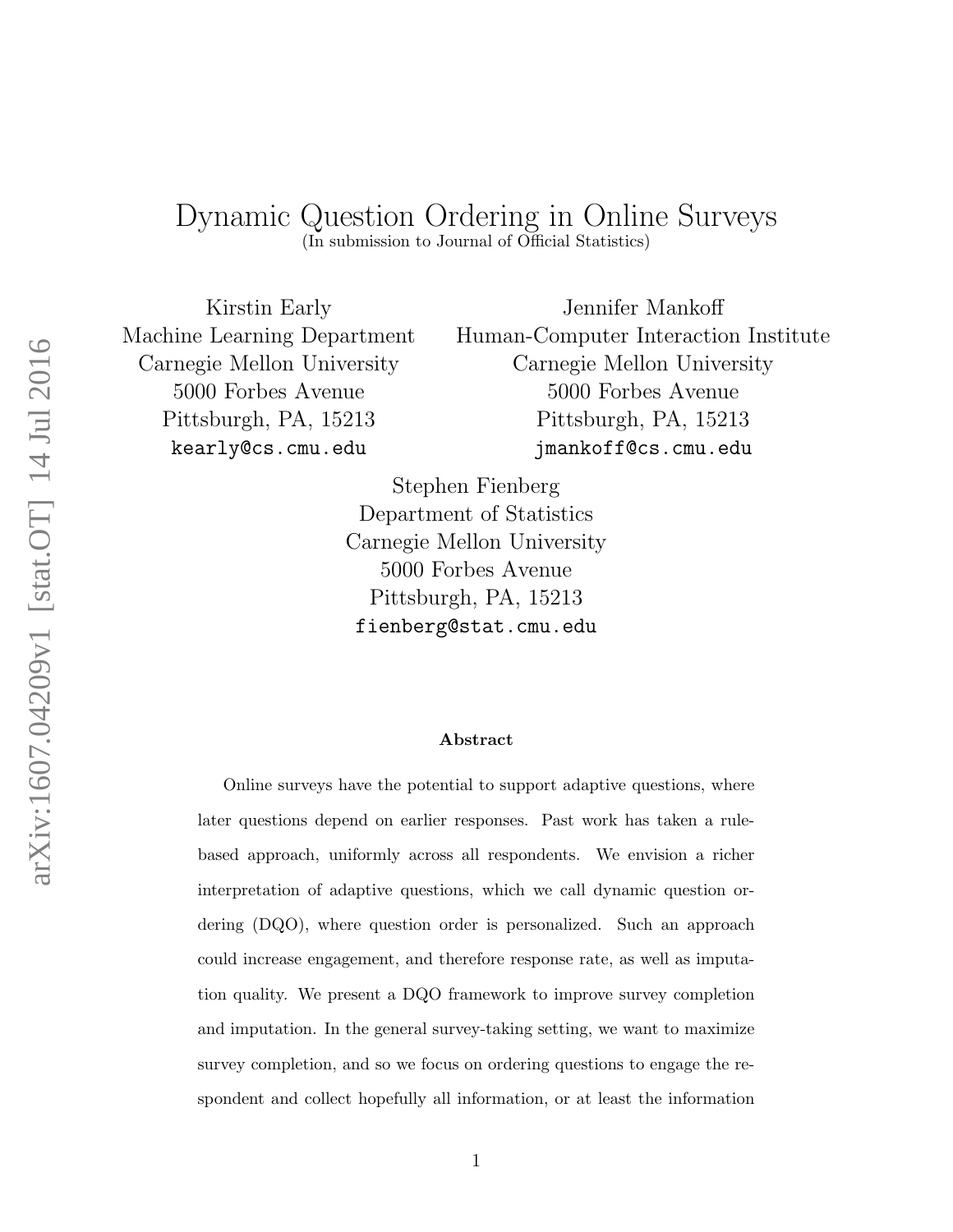that most characterizes the respondent, for accurate imputations. In another scenario, our goal is to provide a personalized prediction. Since it is possible to give reasonable predictions with only a subset of questions, we are not concerned with motivating users to answer all questions. Instead, we want to order questions to get information that reduces prediction uncertainty, while not being too burdensome. We illustrate this framework with an example of providing energy estimates to prospective tenants. We also discuss DQO for national surveys and consider connections between our statistics-based question-ordering approach and cognitive survey methodology.

## 1 Introduction

Survey response rates have been falling for decades, leading to results that do not necessarily represent the full population of interest [\[29\]](#page-33-0). Online surveys tend to have much lower response rates than traditional mail-out/mail-back and telephone surveys [\[32\]](#page-33-1). Unlike these traditional-styled surveys, online surveys can easily support adaptive question ordering, where the order of later questions depends on responses to earlier questions. Past work in adaptive questions for online surveys has taken a rule-based, question-specific approach where a certain response to a certain question leads to a new set of questions, uniformly across all respondents (e.g., [\[28,](#page-33-2) [3\]](#page-30-0)). We envision a richer interpretation of adaptive question ordering, where question order is dynamic and personalized to the individual respondent, depending on their previous answers. Such a dynamic question-ordering approach has the potential of increasing engagement, and therefore response rates, as well as the quality of imputation for missing values.

In addition to the use of surveys to gain insights about general populations, we can use survey results to give useful information to individual respondents. We consider a respondent's answering a sequence of questions to receive a personalized estimate as a type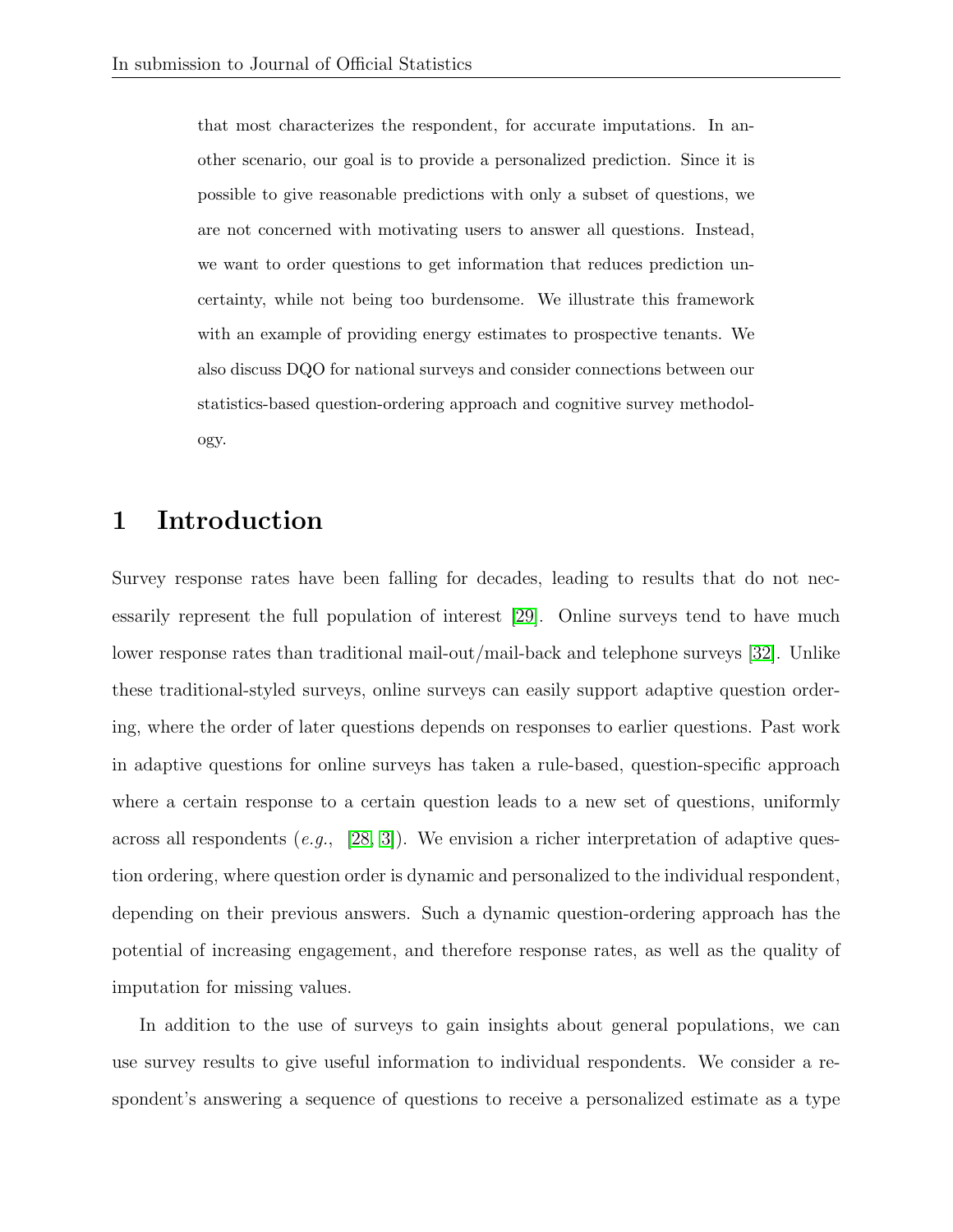of survey too. An example of such a survey is a carbon calculator, where a user provides information about their home infrastructure and energy consumption to get an estimate of their carbon footprint [\[27\]](#page-33-3). Here the respondent receives useful information from the survey, has a personal incentive to complete the survey, and likely self-selects into the survey. It is possible that the user does not need to answer all questions to get an accurate estimate of their carbon footprint; for some users, certain features will be more relevant than for other users. We can lower the cost (to users) of providing answers by ordering the questions so that the most informative questions for a particular user are asked first.

We present a general framework for dynamically ordering the questions that make up a survey questionnaire, based on previous responses, to engage respondents, and improve survey completion and imputation of unknown items. Our work considers two scenarios for data collection from survey-takers. In the first, we want to maximize survey completion (and the quality of necessary imputations) and so we focus on ordering questions to engage the respondent and collect hopefully all the information we seek, or at least the information that most characterizes the respondent so imputed values will be accurate. In the second scenario, our goal is to give the respondent a personalized prediction, based on information they provide. Since it is possible to give a reasonable prediction with only a subset of questions, we are not concerned with motivating the user to answer all questions. Instead, we want to order questions so that the user provides information that most reduces the uncertainty of our prediction, while not being too burdensome to answer.

Any statistics-based approach to dynamic question ordering of the sort we consider here would seem to run counter to traditional arguments that questionnaires should have a fixed structure for all respondents and when the same quantities,  $e, q,$ , unemployment or poverty, are measured by surveys over time. Just over thirty years ago, the cognitive aspects of survey methodology (CASM) movement, e.g., see [\[18,](#page-31-0) [35,](#page-34-0) [36\]](#page-34-1), made the argument that this traditional approach to survey design shackled respondents and often prevented them from providing the very answers that the survey methodologists sought for their questions, e.g.,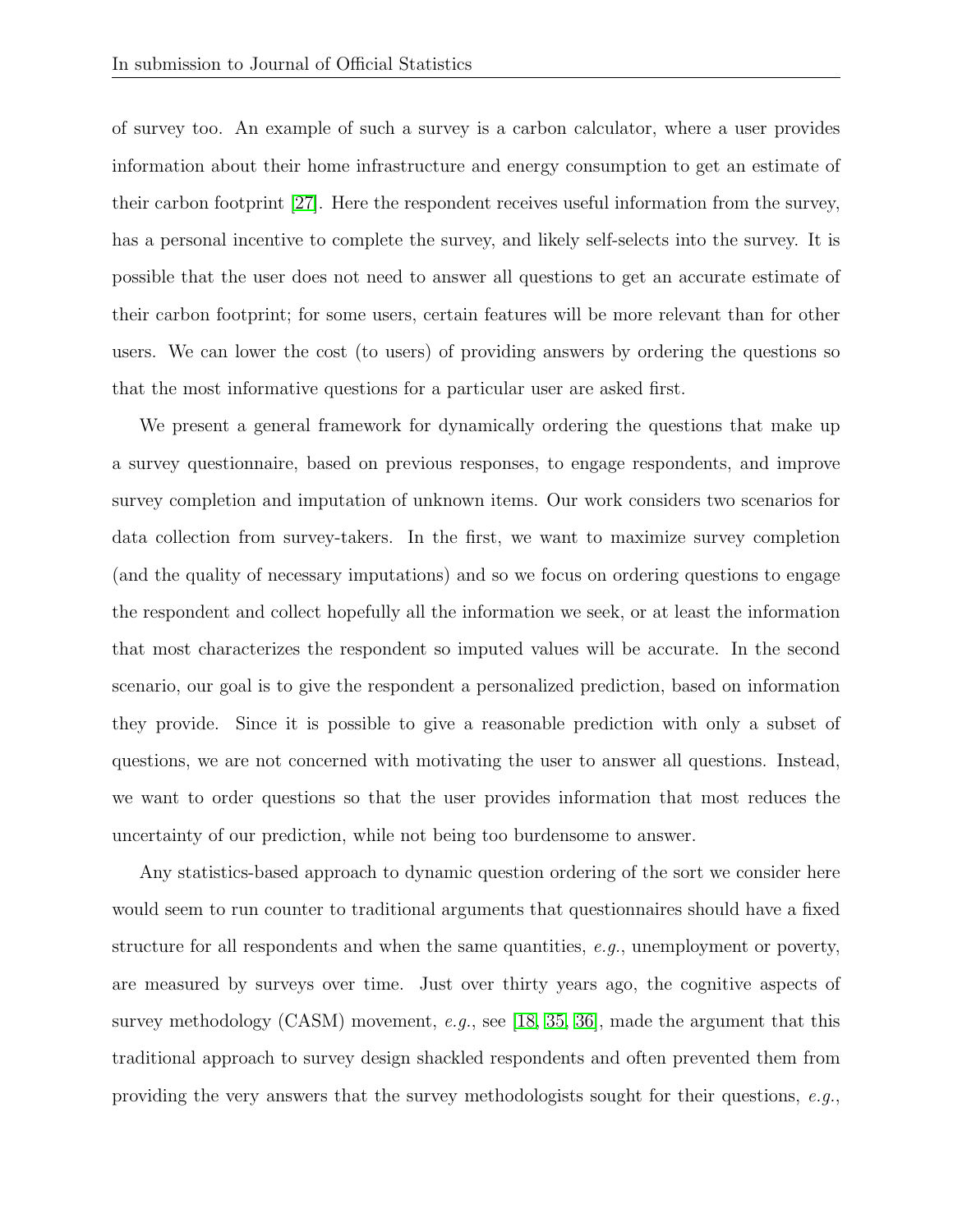see [\[34,](#page-33-4) [36\]](#page-34-1). We believe our approach reopens the door to the arguments raised by that movement, but in a very different manner, and somehow survey statisticians will ultimately need to blend the lessons from the CASM movement with the needs for cost-driven dynamic ordering.

The remaining sections of the paper are as follows: first, in Section [2,](#page-3-0) we review related work in question ordering from a variety of fields. Then, in Section [3,](#page-7-0) we jump into a specific formulation of dynamic question ordering (DQO) from a project to provide personalized energy estimates to prospective tenants, drawing on data from the Residential Energy Consumption Survey [\[44\]](#page-34-2). Our approach makes useful, individualized predictions of energy usage at under 30% of the cost of the full-feature model. In Section [4](#page-20-0) we formalize and generalize the DQO framework, beyond the particular application in the previous section. In Section [5](#page-22-0) we set forth a broader view of the forms dynamic question ordering can take in other national surveys and suggest how they might benefit from a dynamic question-ordering approach. Finally, in Sections [6](#page-27-0) and [7](#page-28-0) we summarize our contribution and note avenues for future work in this area.

## <span id="page-3-0"></span>2 Some Related Work

There is a rich literature focusing on adaptively ordering questions to improve outcomes while minimizing respondent burden, across multiple fields. Examples include adaptive design in survey methodology, adaptive treatment design in medical statistics, adaptive testing in educational research, and test-time feature selection in machine learning.

### 2.1 Adaptive Survey Design

Adaptive survey design (ASD) attempts to improve survey quality (in terms of achieving a higher response rate or lower error) by giving respondents custom survey designs, rather than the same one [\[31\]](#page-33-5). Usually ASD tries to minimize nonresponse, and designs involve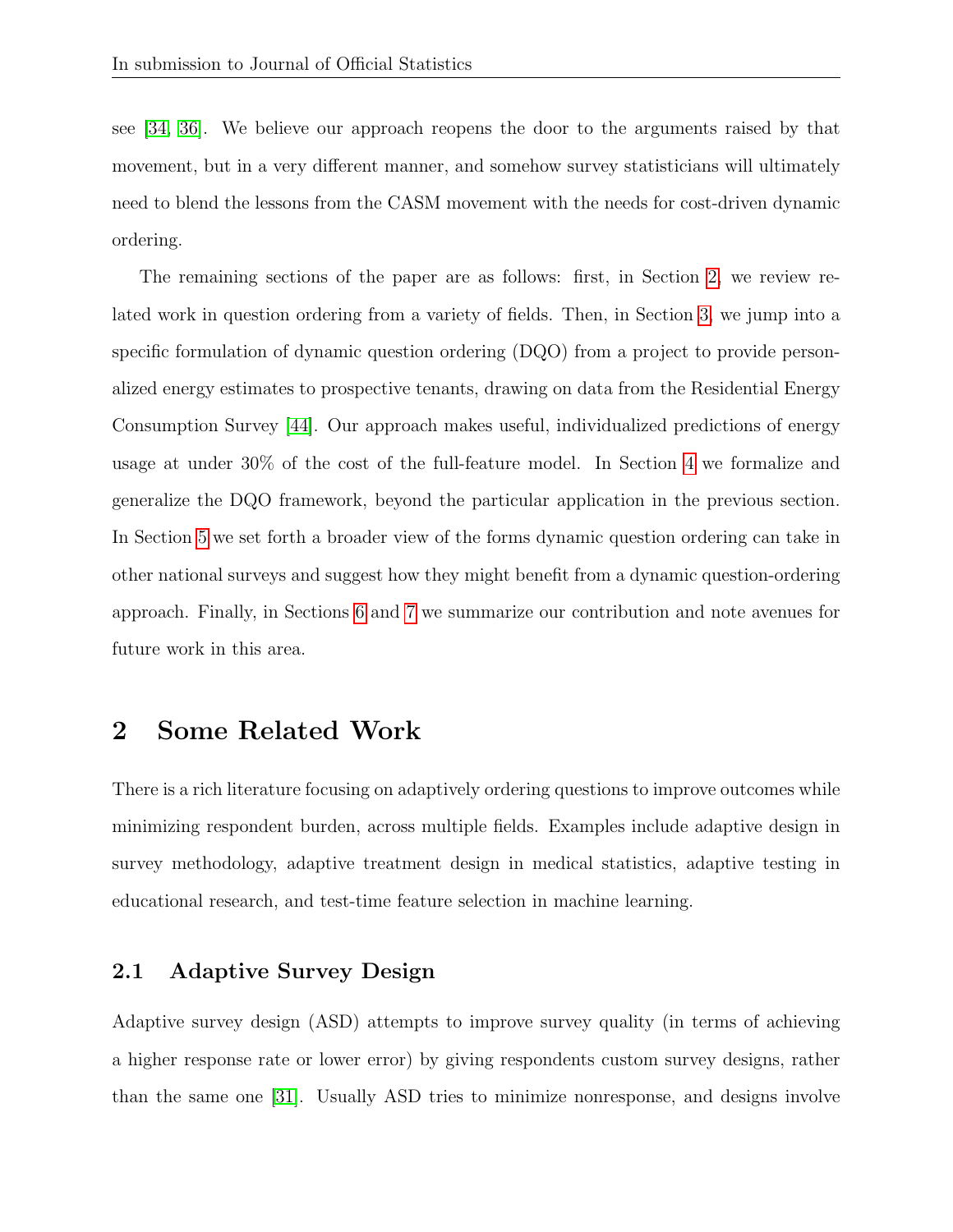factors like number of follow-ups, which can be costly. The general technique is to maximize survey quality while keeping costs below a budget.

Often in ASD, changes in survey design happen between phases of the survey, where the exact same survey protocol (e.g., sampling frame, survey mode, measurement conditions) is in place within a phase and results from that phase inform changes to the protocol for the next phase. Groves and Heeringa [\[14\]](#page-31-1) introduce an approach they call responsive survey design, which uses indicators of the cost and error of design features to make decisions about how to change the survey design in future phases and then combines data from all phases into a final estimator. They also introduce the concept of phase capacity—once a stable estimate has been reached in a design phase, it is unlikely that expending more effort in that phase will result in a better estimate. Their definition of "effort" focuses on collecting participants for each phase. They propose the use of error-sensitive indicators to identify when a phase has reached capacity and no more participants need to be recruited for that phase. This notion of phase capacity could extend to reaching a stable estimate of a participant's surveyanswering, and no more questions need to be asked.

#### 2.2 Adaptive Treatment Strategies

In the field of medical statistics, adaptive treatment strategies (also called dynamic treatment regimes) continually adjust treatments, according to decision rules, depending on an individual's responses to previous treatments as well as characteristics of the patient [\[7\]](#page-30-1). This technique contrasts with the research standard of randomized controlled trials, but more closely matches real-world practice of medical intervention (since, when a treatment fails for a particular patient, that patient is reassigned to a new treatment, based on how they reacted). Adaptive treatment strategies are targeted for an individual, rather than basing future treatment decisions on outcomes of previous patients.

The design of the sequential multiple assignment randomized (SMAR) trial [\[25\]](#page-32-0) chooses a decision to make at each point according to what action will maximize the expected treatment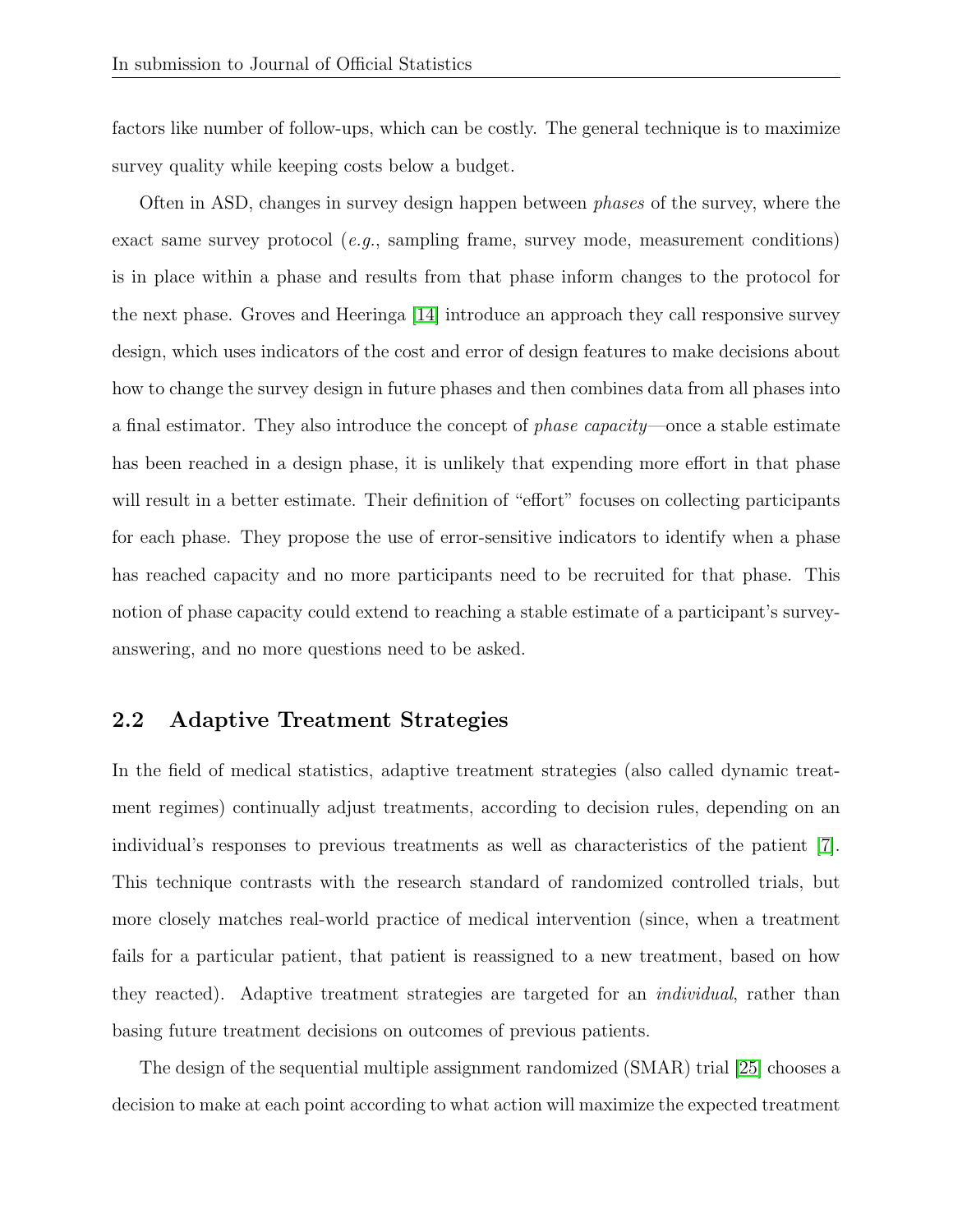outcome, given past information that has occurred. SMAR trials randomize individuals to different treatments at each decision time point.

Adaptive treatment strategies have been applied to treat depression, with the STAR\*D (sequenced treatment alternatives to relieve depression) treatment [\[30\]](#page-33-6), in which patients who did not respond to less-intensive therapies were randomly assigned to more intensive treatments at higher levels; to treat schizophrenia, with the CATIE (clinical antipsychotic trials of intervention effectiveness) design [\[33\]](#page-33-7), a three-phase study where patients were randomly assigned to new treatments at successive phases if they did not respond to earlier treatments; to treat advanced prostate cancer [\[45\]](#page-34-3) by randomizing nonfavorably-responding patients to untried chemotherapy treatments at eight-week intervals, up to four times; and many other medical settings (e.g., smoking cessation  $|6|$ , pediatric generalized anxiety disorders [\[1\]](#page-30-3), and mood disorders [\[22,](#page-32-1) [21\]](#page-32-2)).

#### 2.3 Adaptive Testing

For tests that measure ability or aptitude, adaptive testing selects test questions based on the respondent's answers to previous questions. The goal is to measure the examinee's achievement accurately, without making the examinee answer too many questions. Adaptive tests have been shown to be as reliable and valid as conventional tests (with static question orders), while reducing test length up to  $50\%$  [\[47\]](#page-35-0). Unlike classical test theory, which assumes all questions equally indicate an assessment outcome, item response theory (IRT) [\[23\]](#page-32-3) considers individual test questions through an item response function, the probability of a correct answer by an individual at a particular skill level  $\theta$ . The item response function has three parameters: the pseudo-chance score level (how easy it is to guess the correct answer), item difficulty (how hard it is to answer the question), and discriminating power (how much the skill level influences question response). According to Weiss [\[47\]](#page-35-0), an IRT-based adaptive testing framework has the following three components: (1) a way to choose the first item to ask, (2) a way to score items and choose the next item to ask during test administration,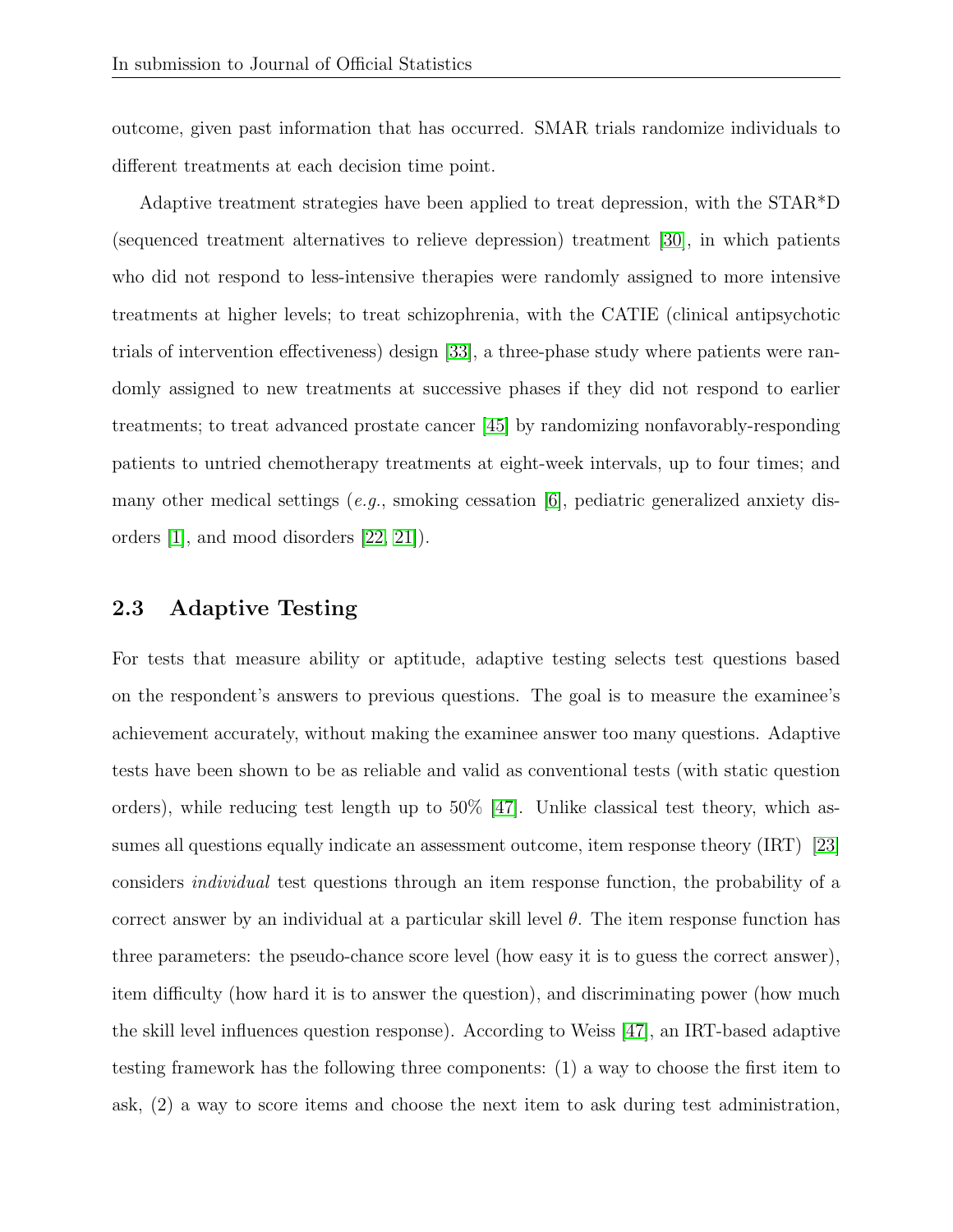and (3) a way to choose to end the test, based on an individual's performance.

Weiss and Kingsbury [\[48\]](#page-35-1) introduce adaptive mastery testing to assess a student's achievement level  $\hat{\theta}$ , specifically how the estimated achievement level compares to a "mastery level,"  $\theta_m$ . At each time point, a question is selected which gives the maximum information at the student's current estimated mastery level and asked. As the student answers questions, the estimate  $\hat{\theta}$  is updated, along with a confidence interval. Once the confidence interval for  $\hat{\theta}$  no longer includes  $\theta_m$ , the test is finished and the student's mastery level is assigned as sufficient or not (depending if  $\theta_m$  lies above or below the confidence interval for  $\theta$ ).

More recently, IRT-based adaptive testing has been used for diagnoses of mental health disorders through patient questionnaires [\[12\]](#page-31-2). Their experiments show that their adaptive diagnosis process can, in only one minute of testing, arrive at the same diagnosis as a trained clinician in one hour. Montgomery and Cutler [\[24\]](#page-32-4) have also used IRT-based adaptive testing, but for public opinion surveys. In an empirical study using adaptive testing to measure respondents' political knowledge, the authors found that the adaptive testing approach could produce more accurate measurements than traditional test administration, at a 40% reduction in questionnaire length.

#### 2.4 Test-time Feature Selection

In the case where survey collection is targeted toward the goal of providing the user with a personalized prediction (e.g., for energy consumption), at test time, the goal is to make a prediction on a new example. Making a prediction on a test instance requires gathering feature values, which can be costly, especially if it requires cooperation from users who might stop before completion. In this case, strategically ordering questions asked (based on previous answers) can get the most useful information first, while providing predictions on partial information. This way, people receive meaningful predictions without spending much time or effort answering questions.

The test-time feature ordering problem resembles active learning, which assumes *labels*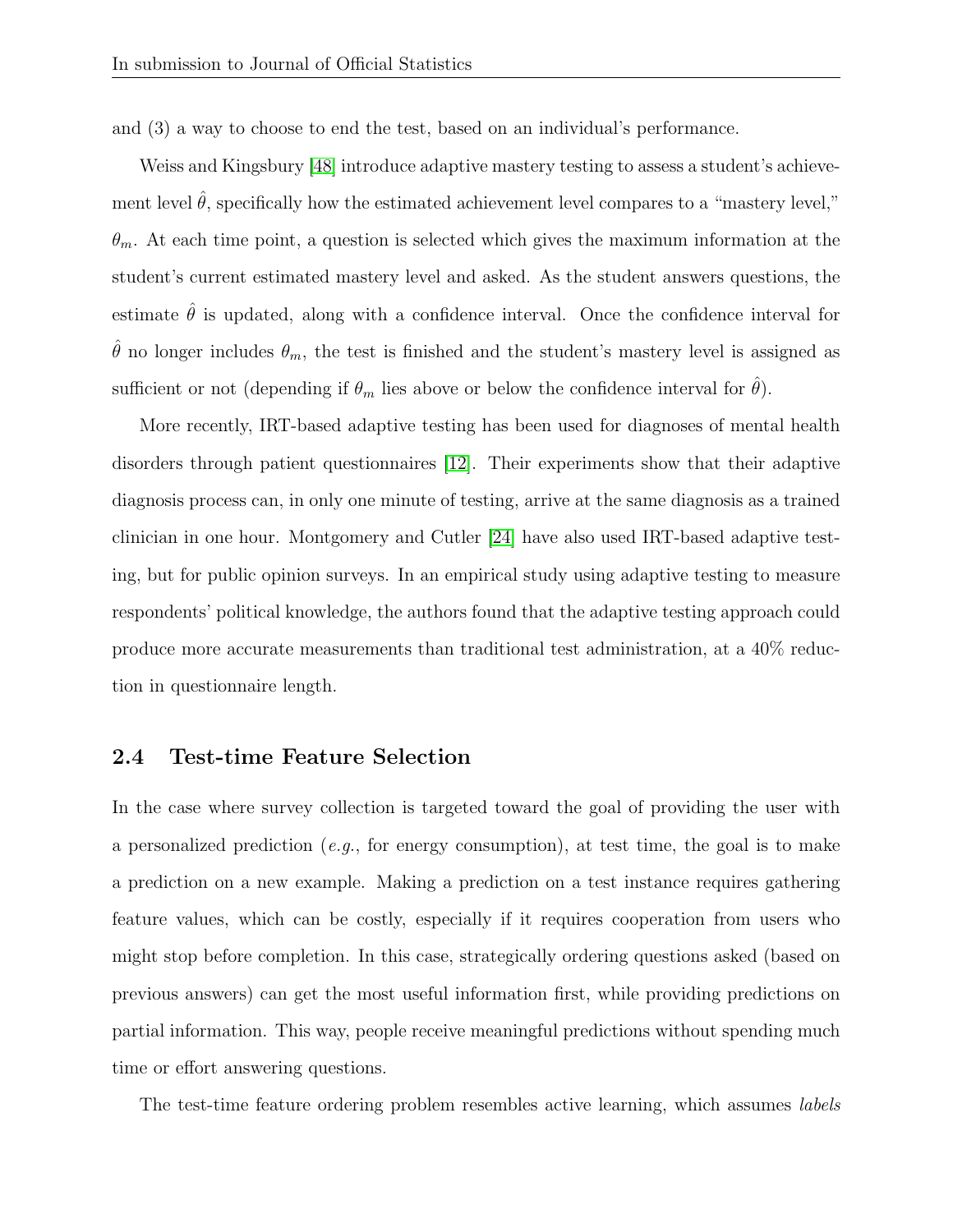are expensive. Active learning algorithms strategically select which unlabeled points to query to maximize the model's performance (using both labeled and unlabeled data) while minimizing the cost of data collection [\[5\]](#page-30-4). Test-time feature ordering has a similar goal of making accurate predictions while keeping data collection costs low; however, rather than choosing an example to be labeled, test-time feature ordering chooses a single feature to be entered (by asking the user a question).

He, Daumé III, and Eisner [\[16\]](#page-31-3) consider the setting of test-time feature selection, where all features are available for training, and at test time they want an instance-specific subset of features for prediction, trading off feature cost with prediction accuracy. They formulate dynamic feature selection as a Markov decision process (MDP). The policy selects a feature to add; the reward function reflects the classifier margin with the next feature, penalized by the cost of including that feature. However, this method does not make sequential predictions, and instead only chooses whether to keep getting features or to stop and make a final prediction. Karayev, Baumgartner, Fritz, and Darrell [\[20\]](#page-32-5) also take an MDP approach to classify images with a framework they call "timely object recognition," which sequentially runs detectors and classifiers on subsets of the image and uses previous results to inform the next action to take, while providing the best object recognition in the available runtime.

Most work in test-time feature ordering does not consider the situation of providing predictions with partial information as questions are answered, nor does it address the issue of giving measures of prediction uncertainty to users.

# <span id="page-7-0"></span>3 Providing Personalized Energy Estimates with the Residential Energy Consumption Survey

In this section, we illustrate the concept of dynamic question ordering for prediction with an application of predicting energy consumption for a prospective tenant in a potential home.

Selecting homes with energy-efficient infrastructure is important for renters, because in-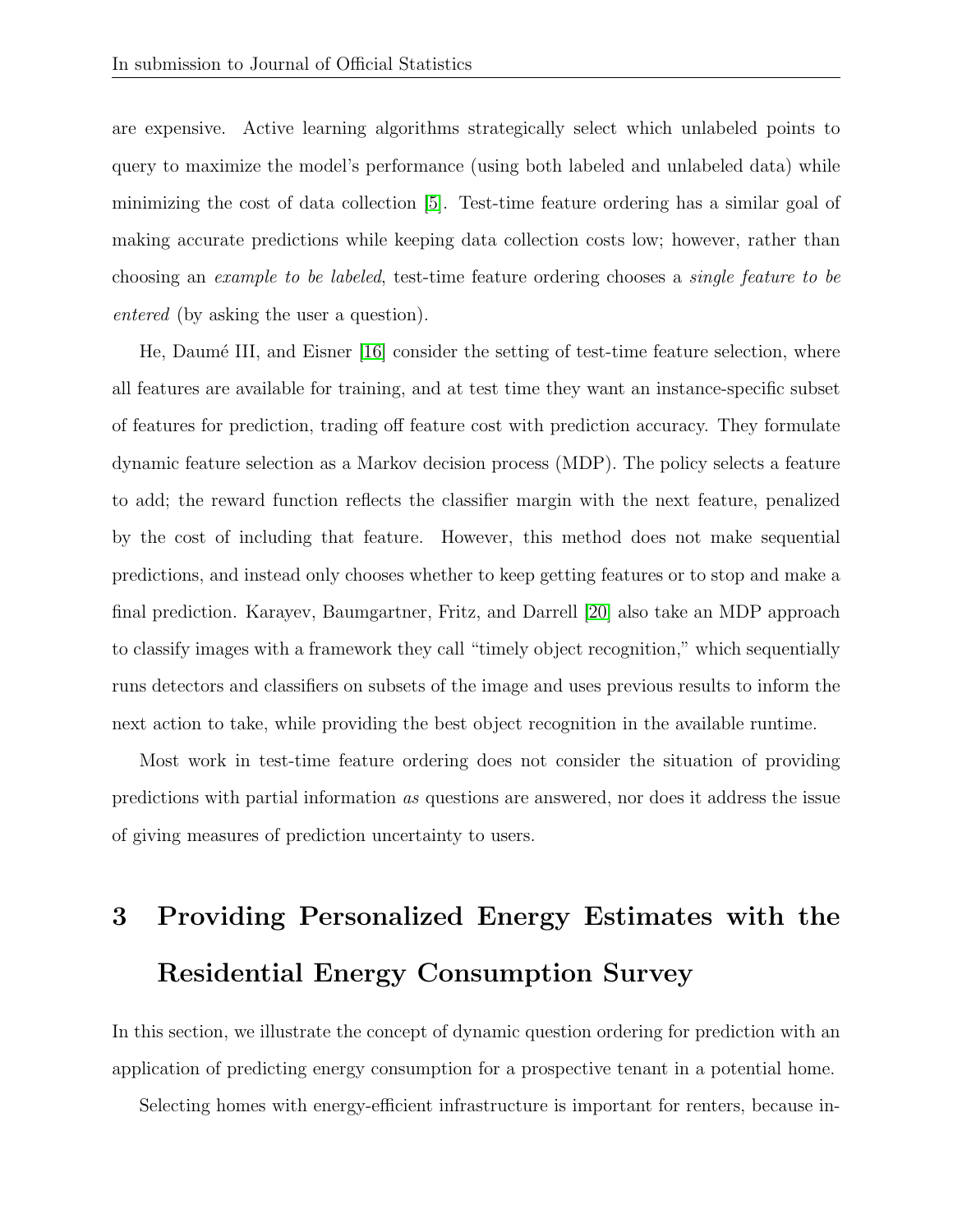frastructure influences energy consumption far more than in-home behavior [\[9\]](#page-31-4). The importance of energy estimates for apartment hunters is twofold. First, since renters often cannot make infrastructure upgrades for efficiency in a property they do not own, they need to know upfront the expected costs of living in a rental unit. Second, 30% of the U.S. population rent, and renters move on average every two years [\[40\]](#page-34-4); therefore, renters can potentially choose improved infrastructure more frequently than we can expect homeowners to make costly upgrades.

Personalized energy estimates can guide prospective tenants toward energy-efficient homes, but this information is not readily available. Utility estimates are not typically offered to house-hunters, and existing technologies like carbon calculators require users to answer (prohibitively) many questions that may require considerable research to answer. For the task of providing personalized utility estimates to prospective tenants, we present a cost-based model for feature selection at training time, where all features are available and costs assigned to each feature reflect the difficulty of acquisition. At test time, we have immediate access to some features but others are difficult to acquire (costly). In this limited-information setting, we strategically order questions we ask each user, tailored to previous information provided, to give the most accurate predictions while minimizing the cost to users. During the critical first 10 questions that our approach selects, prediction accuracy improves equally to fixed-order approaches, but prediction certainty is higher [\[10\]](#page-31-5).

#### 3.1 Introduction

Since energy consumption depends on home infrastructure (*e.g.*, square footage) and occupant behavior  $(e.g.,)$  preferred temperature), we can learn the relationship between these features and energy consumption through established datasets, like the Residential Energy Consumption Survey (RECS) [\[44\]](#page-34-2). Some information can be extracted automatically from online rental advertisements, while other information must be provided by prospective tenants at various costs (for example, the question of how many windows a home has requires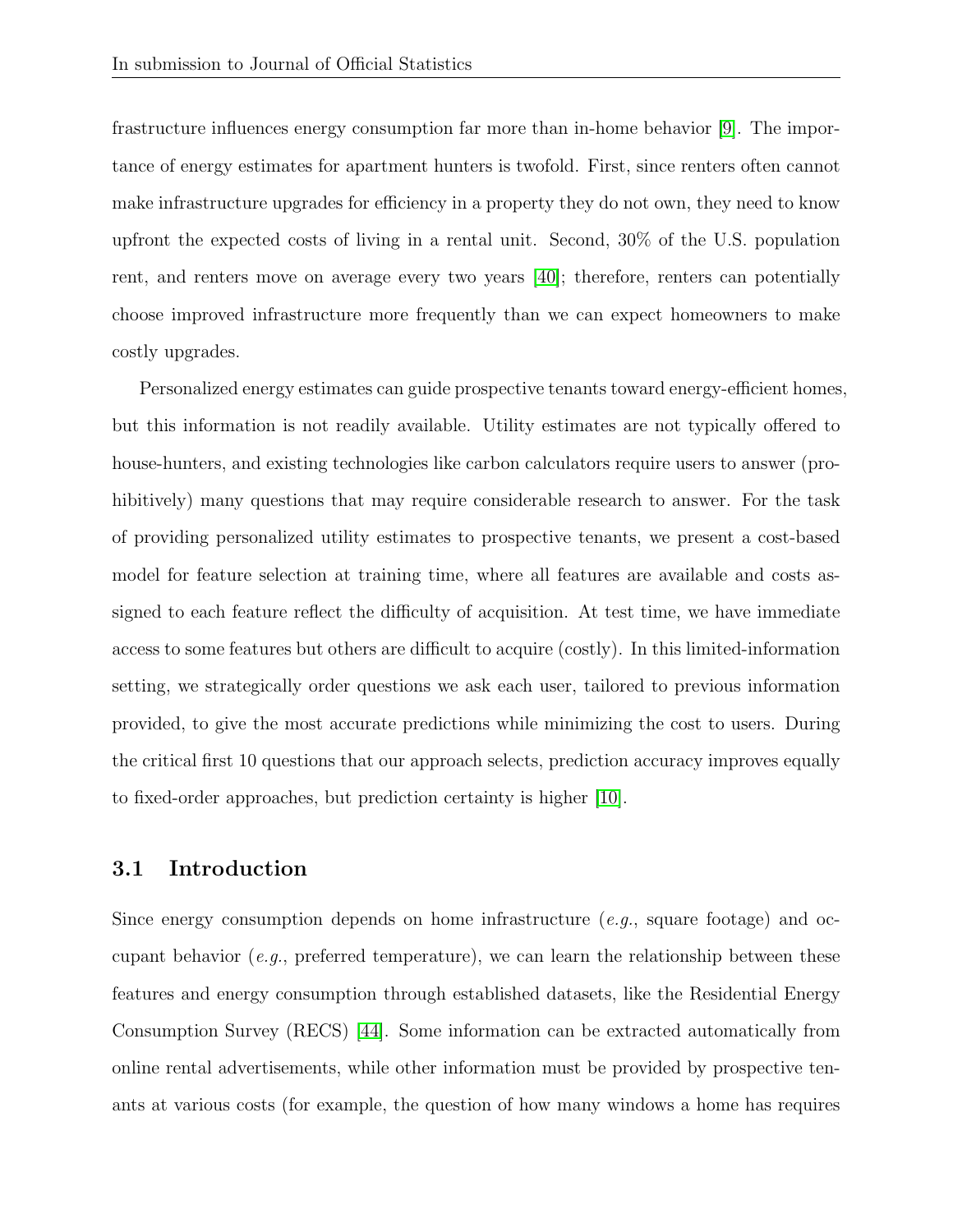more effort to answer than how many people will live there). To develop a predictive model of energy consumption at training time, we begin with the extractable  $(i.e., "free")$  features in a regression model to predict energy usage and use forward selection to add a subset of the costly features.

After learning this predictive model on the training dataset, the main problem lies in how to make a prediction on a new test instance. Initially, only a subset of the features (the free features) in the model are available, and asking users for each unknown value incurs a cost, depending on how hard it is to provide that feature. Our dynamic question-ordering algorithm (DQO) chooses the best question to ask next by considering which feature, if its value were known, would most reduce uncertainty, measured by the width of the prediction interval, with a penalty term on that feature's cost.

#### 3.2 Method

#### 3.2.1 Training Time: Cost-Aware Feature Selection

A greedy approximation to feature selection, forward selection starts with an empty feature set and, at each iteration, adds the feature that minimizes error [\[15,](#page-31-6) [38\]](#page-34-5). For this analysis, we started with the free extractable features (rather than no features, as in classic forward selection) and minimized leave-one-out cross-validation error with linear regression to add successive higher-cost features.

#### 3.2.2 Test Time: Cost-Effective Dynamic Question Ordering

After learning regression models for energy usage on the selected features from our training set, we want to make a prediction on a new test point, where initially only some features of the model are available. Our approach considers a trajectory of prediction intervals as a user provides information. A prediction interval consists of a lower and upper bound such that the true value lies in this interval with at least some probability [\[46\]](#page-35-2). Prediction interval width corresponds to prediction uncertainty: a wider interval means less confidence. We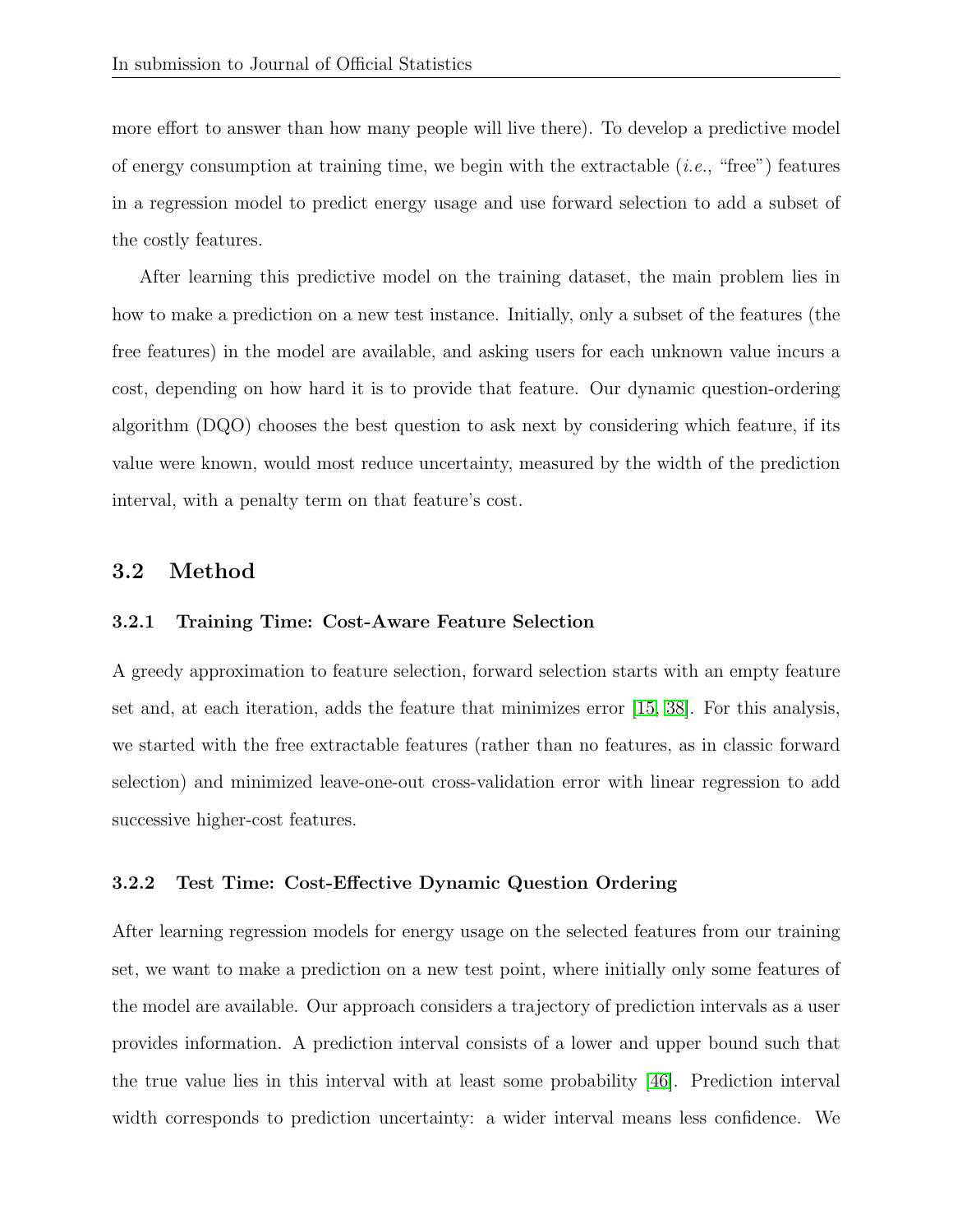select as the optimal next question the one whose inclusion most reduces the expected value of the prediction interval width; that is, it most reduces the expected uncertainty of the next prediction.

In this problem, there are features that are unknown (not yet supplied by the user). We use k nearest neighbors  $(kNN)$  [\[8\]](#page-30-5) to supply values for unanswered features in vector  $x \in \mathbb{R}^d$ . For each unknown feature f, we find the k data points in the training set  $X \in \mathbb{R}^{n \times d}$ (*n* samples, each *d*-dimensional) that are closest to x, along the dimensions  $\mathcal K$  that are currently known. Then we estimate  $x_f$  as  $z_f$ , the mean or mode, as appropriate, of feature f in the k nearest neighbors (depending whether the feature is continuous or discrete) (see Algorithm [1\)](#page-0-0).

| <b>Algorithm 1</b> Estimating values $z$ for still-unknown features                                              |                                                                 |  |  |  |
|------------------------------------------------------------------------------------------------------------------|-----------------------------------------------------------------|--|--|--|
| Input: $X \in \mathbb{R}^{n \times d}, x \in \mathbb{R}^d, \mathcal{K} \subseteq \{1, , d\}, k \in \mathbb{Z}^+$ |                                                                 |  |  |  |
| Output: $z \in \mathbb{R}^d$                                                                                     |                                                                 |  |  |  |
| 1: function ESTIMATE_FEATURES $(X, x, \mathcal{K}, k)$                                                           |                                                                 |  |  |  |
| 2:<br>$z_{\mathcal{K}} \leftarrow x_{\mathcal{K}}$                                                               | $\triangleright$ Copy over the known features                   |  |  |  |
| $\mathcal{I} \leftarrow \text{get\_knn}(X_{:,\mathcal{K}}, z_{\mathcal{K}}, k)$<br>3:                            | $\triangleright$ Index $z_{\mathcal{K}}$ 's $kNNs$              |  |  |  |
| for $f \in \{1, , d\} \setminus \mathcal{K}$ do<br>4:                                                            | $\triangleright$ For all unknown f                              |  |  |  |
| $z_f \leftarrow \text{mean}(X_{\mathcal{I},f})$<br>5:                                                            | $\triangleright$ Estimate $z_f$ from kNNs' values for feature f |  |  |  |
| end for<br>6:                                                                                                    |                                                                 |  |  |  |
| return z<br>7:                                                                                                   |                                                                 |  |  |  |
| 8: end function                                                                                                  |                                                                 |  |  |  |

Because these  $z$  values estimate unknown features of  $x$ , we use the measurement error model (MEM) [\[11\]](#page-31-7) to capture error associated with estimated features. Unlike traditional regression models, MEMs do not assume we observe each component  $x_f$  exactly; there is an error  $\delta_f$  associated with the estimation:

$$
z_f = x_f + \delta_f, \text{ where } \mathbb{E}[\delta_f | x_f] = 0.
$$

Prediction  $\hat{y}$  still depends on the *true, unobserved* value x:

$$
\hat{y} = \hat{\beta}^T \bar{x} = \hat{\beta}(\bar{z} - \bar{\delta}),
$$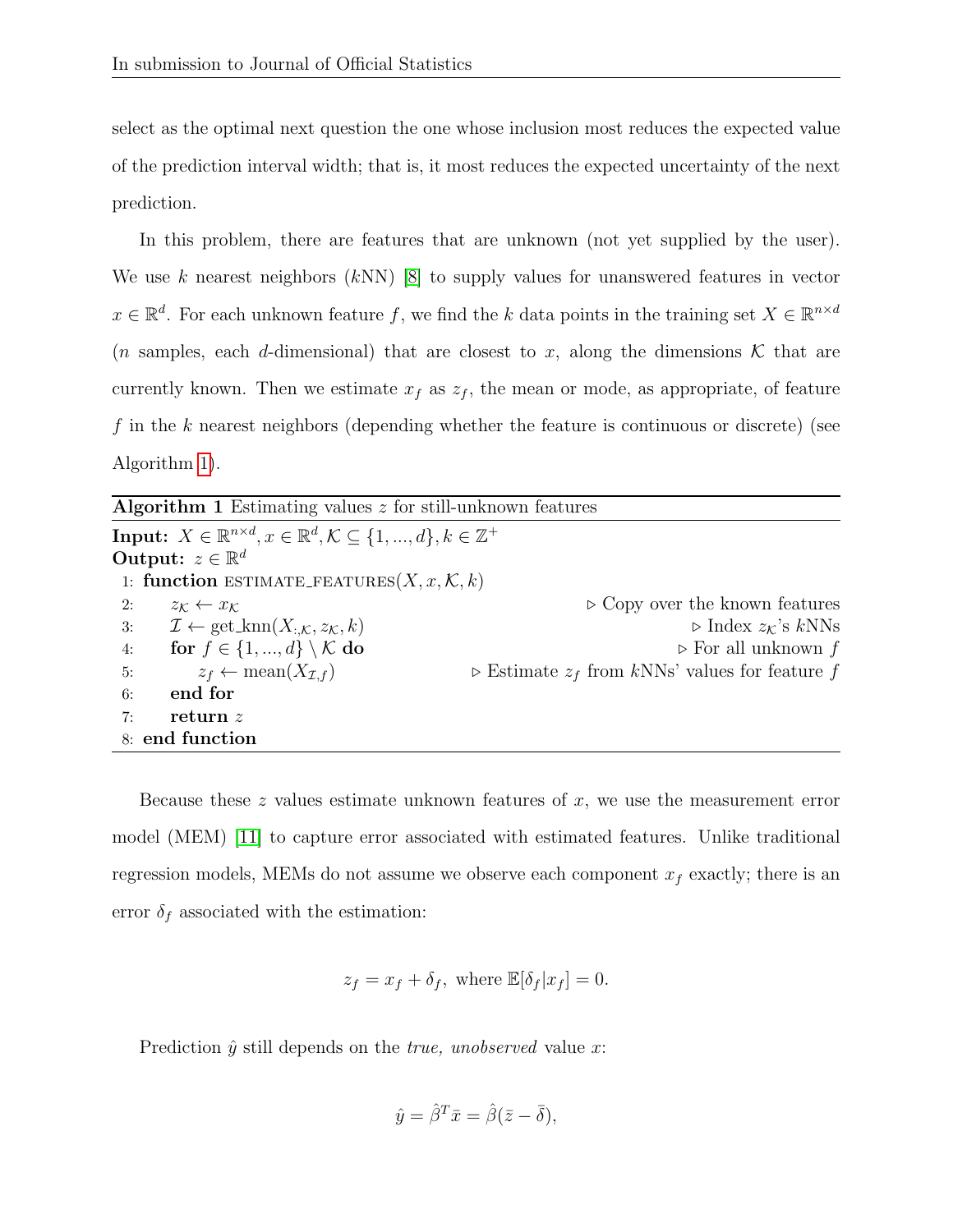where  $\hat{\beta} \in \mathbb{R}^{d+1}$  is the parameter vector learned on the training set X (recall all feature values are known at training time). The notation  $\bar{x}, \bar{z}, \bar{\delta}$  means vectors  $x, z$  have a 1 appended to them and  $\delta$  a 0 to account for the constant term in the regression. Let  $\bar{X}$  extend this notion to the training matrix:  $\bar{X} = [\mathbf{1}^n X].$ 

We can calculate a  $100(1 - \alpha)\%$  prediction interval for a new point z as

<span id="page-11-0"></span>
$$
\hat{y} \pm t_{n-d-1;\alpha/2} \sqrt{\hat{\sigma}^2 \left(1 + \bar{z}^T (\bar{X}^T \bar{X})^{-1} \bar{z} + \bar{\delta}^T (\bar{X}^T \bar{X})^{-1} \bar{\delta}}\right)},\tag{1}
$$

where the  $\bar{\delta}^T(\bar{X}^T\bar{X})^{-1}\bar{\delta}$  term accounts for error from estimated features and  $t_{n-d-1;\alpha/2}$  is the value at which a Student's t distribution with  $n - d - 1$  degrees of freedom has cumulative distribution function value  $\alpha/2$ . We can estimate  $\delta$  from training data by calculating the error of predicting each feature with kNN, from the other features. We also estimate  $\hat{\sigma}^2$ , the regression variance, from training data.

Then, we cycle through each candidate feature  $f$  and compute the expected prediction interval width  $\mathbb{E}[w(f)]$  for asking that feature next, over each value r that feature f might take on from its range of potential values  $R$ :

$$
\mathbb{E}[w(f)] = 2 \cdot t_{n-d-1;\alpha/2} \sum_{r \in R} p(z_f = r) \sqrt{\hat{\sigma}^2 \left(1 + \bar{z}_{f:=r}^T (\bar{X}^T \bar{X})^{-1} \bar{z}_{f:=r} + \bar{\delta}_{f:=0}^T (\bar{X}^T \bar{X})^{-1} \bar{\delta}_{f:=0}\right)},\tag{2}
$$

where  $p(z_f = r)$ , the probability that the f-th feature's value is r, is calculated empirically from the training set, and the notation  $\bar{u}_{f:=q}$  means the f-th component of u is replaced with the value q. Algorithm [2](#page-0-0) writes this process in pseudocode. In this algorithm, feat ranges and feat proportions are both  $d$ -dimensional cell arrays where the  $f$ -th cells contain, respectively, the set of values R that feature f can take on and the proportions  $p \in \mathbb{R}^{|R|}$  that each value  $r \in R$  appears in the training set. The output,  $E \in \mathbb{R}^d$ , is a vector where the f-th component is the expected prediction interval width if the value of feature f were known.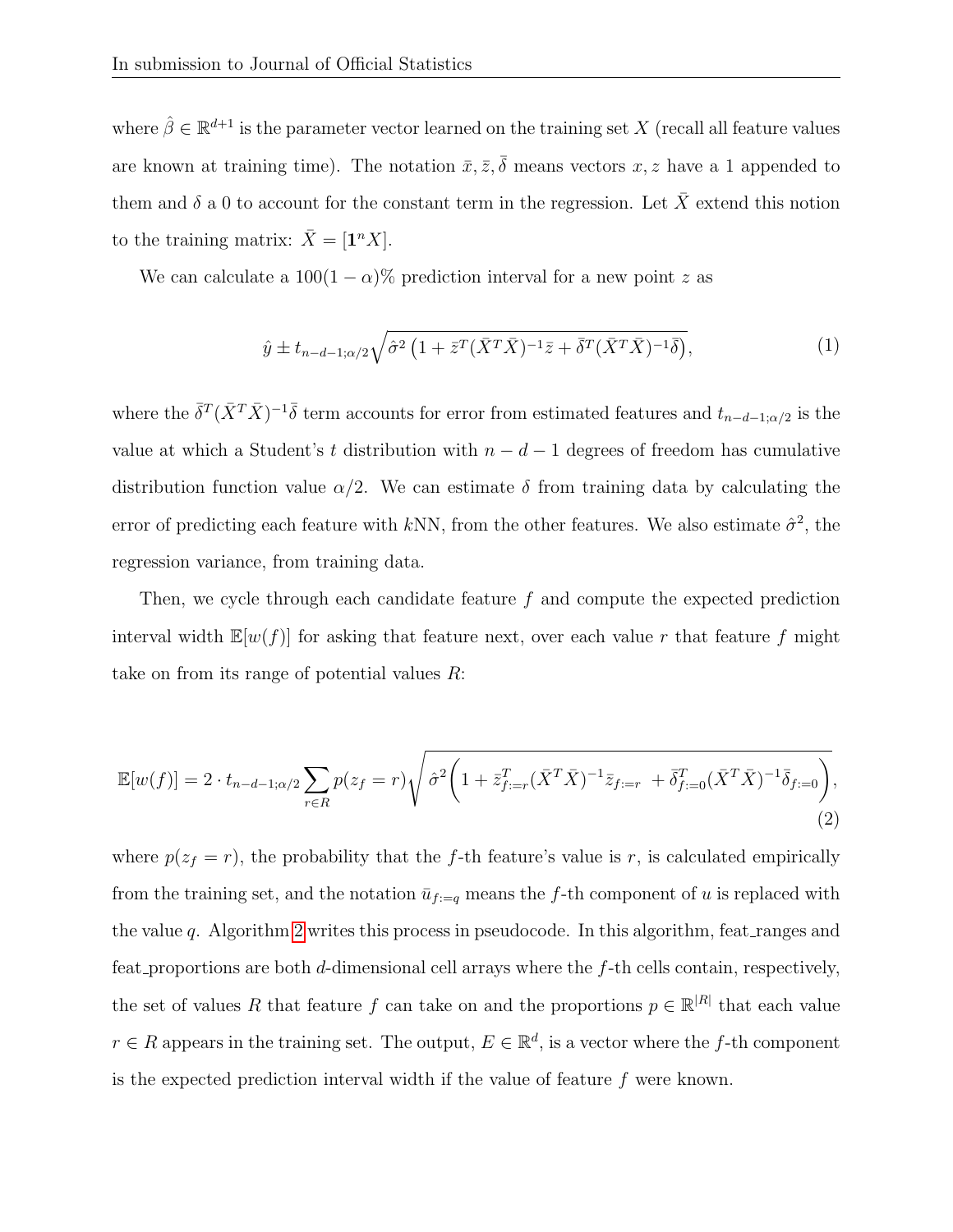Algorithm 2 Calculating the expected prediction interval width for each candidate feature to be asked

Input:  $X \in \mathbb{R}^{n \times d}$ ,  $\mathcal{K} \subseteq \{1, ..., d\}$ ,  $z \in \mathbb{R}^d$ ,  $\delta \in \mathbb{R}^d$ ,  $\hat{\sigma}^2 \in \mathbb{R}$ ,  $\alpha \in [0, 1]$ , feat\_ranges, feat proportions Output:  $E \in \mathbb{R}^d$ 1: function EXPECTED INTERVAL WIDTH $(X, \mathcal{K}, z, \delta, \hat{\sigma}^2, \alpha, \text{feat}\text{-}ranges, \text{feat}\text{-}proportions)$ 2:  $v \leftarrow 0^d$ 3:  $\bar{X} \leftarrow [\mathbf{1}^n X]$ 4: for  $f \in \{1, ..., d\} \setminus \mathcal{K}$  do  $\triangleright$  For all unknown f 5:  $R \leftarrow \text{feat\_ranges}\{f\}, u \leftarrow \mathbf{0}^{|R|}$ 6: **for**  $\ell \in \{1, ..., |R|\}$  do  $\triangleright$  For each value f can take on 7:  $\overline{z} \leftarrow [1; z], \overline{z}_{f+1} \leftarrow R_\ell$   $\triangleright f$ -th feature is assigned 8:  $\bar{\delta} \leftarrow [0; \delta], \bar{\delta}_{f+1} \leftarrow 0$   $\triangleright$  No uncertainty in f-th feature 9:  $u_{\ell} \leftarrow \bar{z}^T (\bar{X}^T \bar{X})^{-1} \bar{z} + \bar{\delta}^T (\bar{X}^T \bar{X})^{-1} \bar{\delta}$ 10: end for 11:  $p \leftarrow \text{feat\_proportions}\{f\}$ 12:  $v_f \leftarrow p^T u$ 13: end for 14: return  $E \leftarrow 2 \cdot t_{n-d-1;\alpha/2} \sqrt{\hat{\sigma}^2}$  $\triangleright$  Elementwise operation on v 15: end function

Algorithm 3 Dynamically choosing a question ordering  $A$  and making a sequence of predictions  $\hat{y}$  at the current feature values and estimates as feature values are provided

Input:  $X \in \mathbb{R}^{n \times d}$ ,  $x \in \mathbb{R}^d$ ,  $\mathcal{K} \subseteq \{1, ..., d\}$ ,  $k \in \mathbb{Z}^+$ ,  $\delta \in \mathbb{R}^d$ ,  $\alpha \in [0, 1]$ , feat\_ranges, feat proportions,  $\hat{\beta} \in \mathbb{R}^{d+1}$ ,  $\hat{\sigma}^2 \in \mathbb{R}$ ,  $\lambda \in \mathbb{R}$ ,  $c \in \mathbb{R}^d$ Output:  $\mathcal{A} \subseteq \{1, ..., d\}, \hat{y} \in \mathbb{R}^{|\mathcal{A}|+1}$ 1: function  $\text{DQO}_{\text{ALL}}(X, x, \mathcal{K}, k, \delta, \alpha, \text{feat\_ranges}, \text{feat\_proportions}, \hat{\beta}, \hat{\sigma}^2, \lambda, c)$ 2:  $\mathcal{A} \leftarrow \{\}, \hat{y} \leftarrow \{\}$ 3: for  $i \in \{1, ..., d - |\mathcal{K}|\}$  do 4:  $z \leftarrow \text{ESTIMATE\_FEATURE}(X, x, \mathcal{K}, k)$ 5:  $\hat{y}_i \leftarrow \hat{\beta}^T z$  $\triangleright$  Predict on features and estimates 6:  $E \leftarrow$  EXPECTED INTERVAL WIDTH(  $X, \mathcal{K}, z, \delta, \hat{\sigma}^2, \alpha$ , feat\_ranges, feat\_proportions)  $7:$  $\star \leftarrow \arg\min_{f \notin \mathcal{K}} (E_f + \lambda \cdot c_f)$ 8:  $\mathcal{A} \leftarrow \mathcal{A} \cup \{f^{\star}\}, \mathcal{K} \leftarrow \mathcal{K} \cup \{f^{\star}\}\$ 9:  $z_{f^*} \leftarrow x_f$  $\star$   $\triangleright$  Ask and receive value for  $f^*$ 10:  $\delta_{f^*} \leftarrow 0$  $\star \leftarrow 0$   $\triangleright$  No more uncertainty in  $f^*$ 11: end for 12:  $z \leftarrow \text{ESTIMATE\_FEATURE}(X, x, \mathcal{K}, k)$ 13:  $\hat{y}_{d-|\mathcal{K}|+1} \leftarrow \hat{\beta}^T z$  $\triangleright$  Make final prediction 14: return  $\mathcal{A}, \hat{y}$ 15: end function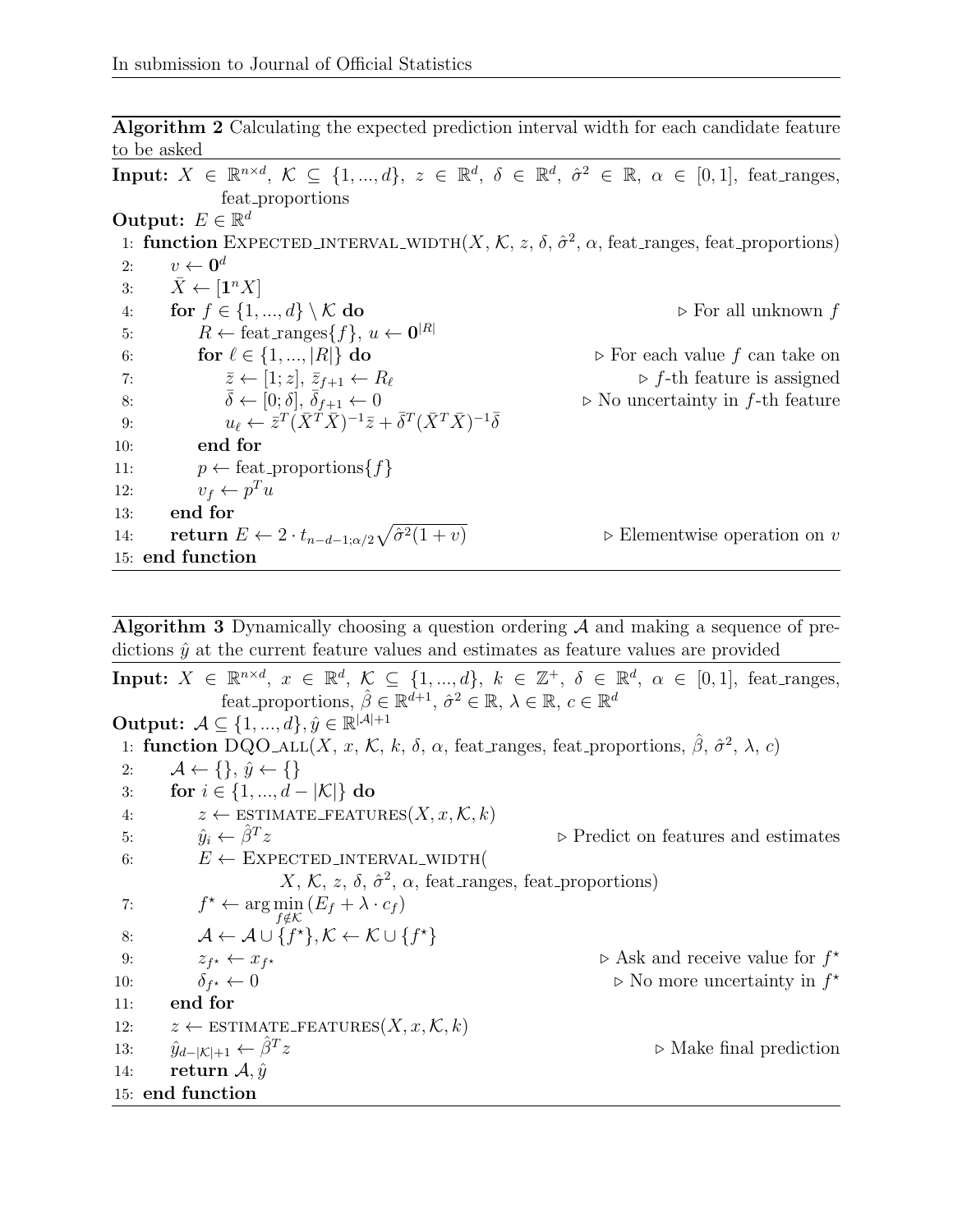Including the feature that attains the narrowest expected prediction interval width  $\mathbb{E}[w(f)]$ will reduce the uncertainty of our prediction more than any other feature. This approach allows incorporation of feature cost into the question selection, by weighting the expected prediction interval width against the cost of acquiring the feature:

$$
f^* = \arg\min_{f} (\mathbb{E}[w(f)] + \lambda \cdot c_f),
$$

where  $c_f$  is the cost of feature f and  $\lambda \in \mathbb{R}$  trades off feature cost with reduced uncertainty. A high-cost feature might not be chosen, if another feature can provide enough improvement at lower cost. We ask for this information, update our vector of known data with the response (and estimate the unknown features again, now including the new feature in the set for kNN prediction), and repeat the process until all feature values are filled in (or the user stops answering). Algorithm [3](#page-0-0) formalizes this dynamic question-ordering (DQO) process.

More generally, this algorithm can be seen as a framework that makes predictions on partial information and selects which feature to query next by (1) estimating values for unknown features (here with  $kNN$ ) and (2) asking for the feature that will most reduce the expected uncertainty of the next prediction (here measured by prediction interval width). With this approach, we strategically order questions, tailored to previous information, to give accurate predictions while minimizing the user burden of answering many or difficult questions that will not provide a substantial reduction in prediction uncertainty.

#### 3.3 Data

The Residential Energy Consumption Survey (RECS) contains information about home infrastructure, occupants, and energy consumption. We can use this dataset to learn relationships between household features and energy consumption to predict energy usage for prospective tenants. The most recently released RECS was a nationally representative sample of 12,083 homes across the U.S. [\[44\]](#page-34-2). For each household, RECS records fuel consumption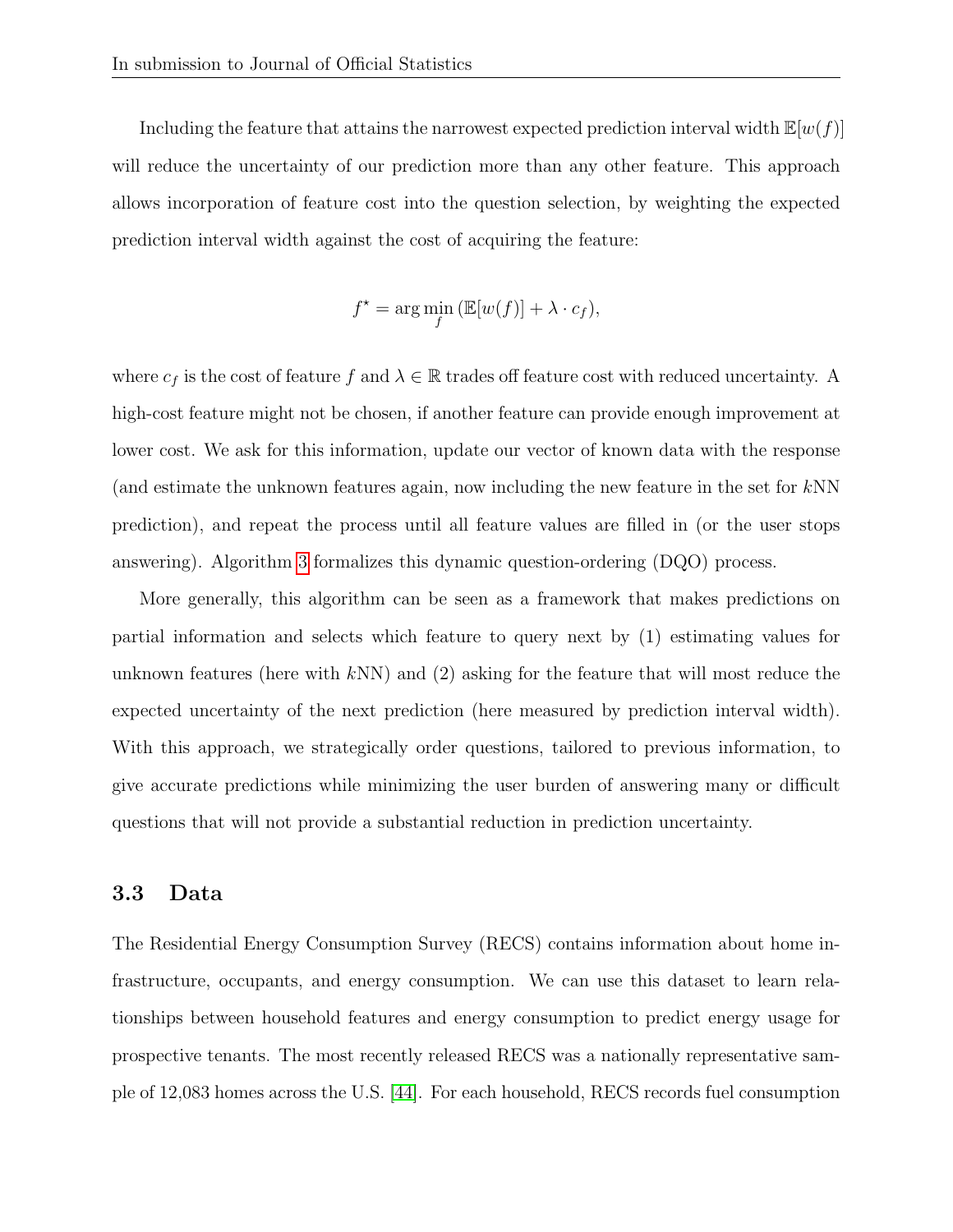by fuel type (e.g., electricity, natural gas) and around 500 features of the home (e.g., age of refrigerator, number of occupants).

#### 3.3.1 Defining Feature Costs

In our problem setting, features have different costs of obtaining, and we want to build models and make predictions that leverage features cost-effectively. Some information is easily found in the rental listing  $(e,q)$ , number of bedrooms) and is therefore "free," while other information requires asking users. For example, the number of windows does not appear in listings and would require a prospective tenant to visit each site; consequently, this question has high cost. Other useful features relate to occupant behavior (e.g., preferred temperature). These questions likely remain constant for each user across homes and therefore require asking only once and are cheaper. We categorize feature costs as "extractable/free" (can be automatically extracted from rental listings), "low" (occupant-related; require asking only once), and "high" (unit-related; must be answered once for each apartment and may require a site visit). Table [1](#page-14-0) lists the information used for extractable features and how often it appears in Rent Jungle, a company that scrapes rental listings from the internet; these "free" features appear in the majority of listings on Rent Jungle.

<span id="page-14-0"></span>Table 1: The features we define as extractable  $(i.e., "free")$  appear in most of the listings on Rent Jungle. Geographic features associated with the city, zip code, or state include climate zone and whether the area is urban or rural, among others.

| Feature                  | Presence in Rent Jungle database |  |  |
|--------------------------|----------------------------------|--|--|
| Number of bedrooms       | 85\%                             |  |  |
| Number of full bathrooms | 57%                              |  |  |
| Studio apartment         | 85%                              |  |  |
| City or zip code         | 99%                              |  |  |
| State                    | 100\%                            |  |  |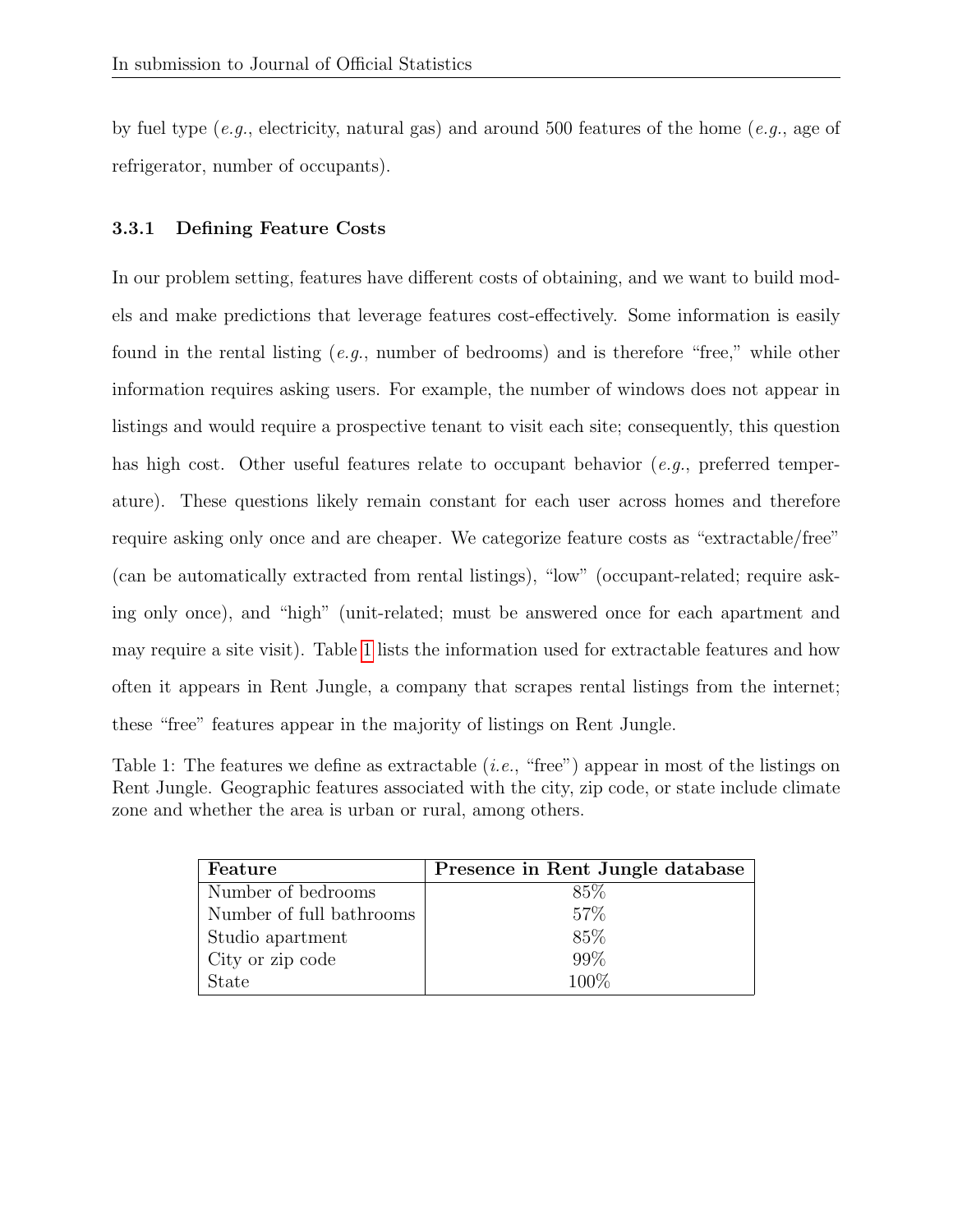### 3.4 Experimental Validation

We validated our test-time feature ordering approach on the RECS dataset for predicting household electricity and natural gas consumption. We restricted our analysis to homes in the same climate zone as our planned deployment location in Pittsburgh, a subset of 2470 households in climate zone 2. We used  $90\%$  of these homes for training and the remaining 10% for testing. The training set was further subdivided into feature selection and crossvalidation subsets. We trained separate models for predicting electricity consumption (on all homes in our climate zone) and for predicting natural gas consumption (on the 75% of homes that use natural gas) with forward feature selection [\[15,](#page-31-6) [38\]](#page-34-5). Due to the similarity of the results from electricity prediction and natural gas prediction, we show here results from only electricity prediction.

#### 3.4.1 Test Time: Cost-Effective Dynamic Question Ordering

After learning regression models for electricity and natural gas prediction on the training set, we want to make predictions of energy usage for a new test point. We use our dynamic question-ordering framework (DQO) to make sequential predictions with partial, evolving information. To apply DQO, we first used the training set to choose parameters for imputing unknown features  $(k, \text{ from Algorithm 1, ESTIMATE\_FEATURES})$  $(k, \text{ from Algorithm 1, ESTIMATE\_FEATURES})$  $(k, \text{ from Algorithm 1, ESTIMATE\_FEATURES})$  and to estimate the measurement error  $\delta$  (from Algorithm [2,](#page-0-0) EXPECTED INTERVAL WIDTH). Then, we simulated question-asking on RECS to evaluate the performance of DQO for test-time feature ordering.

**Parameter Selection and Estimation** We used the training set to choose  $k = 100$ for imputing the values of features that have not yet been asked, based on the prediction performance of kNN for the higher-cost features. Then, we estimated the measurement error  $\delta_f$  for each feature as the error from kNN on the training set.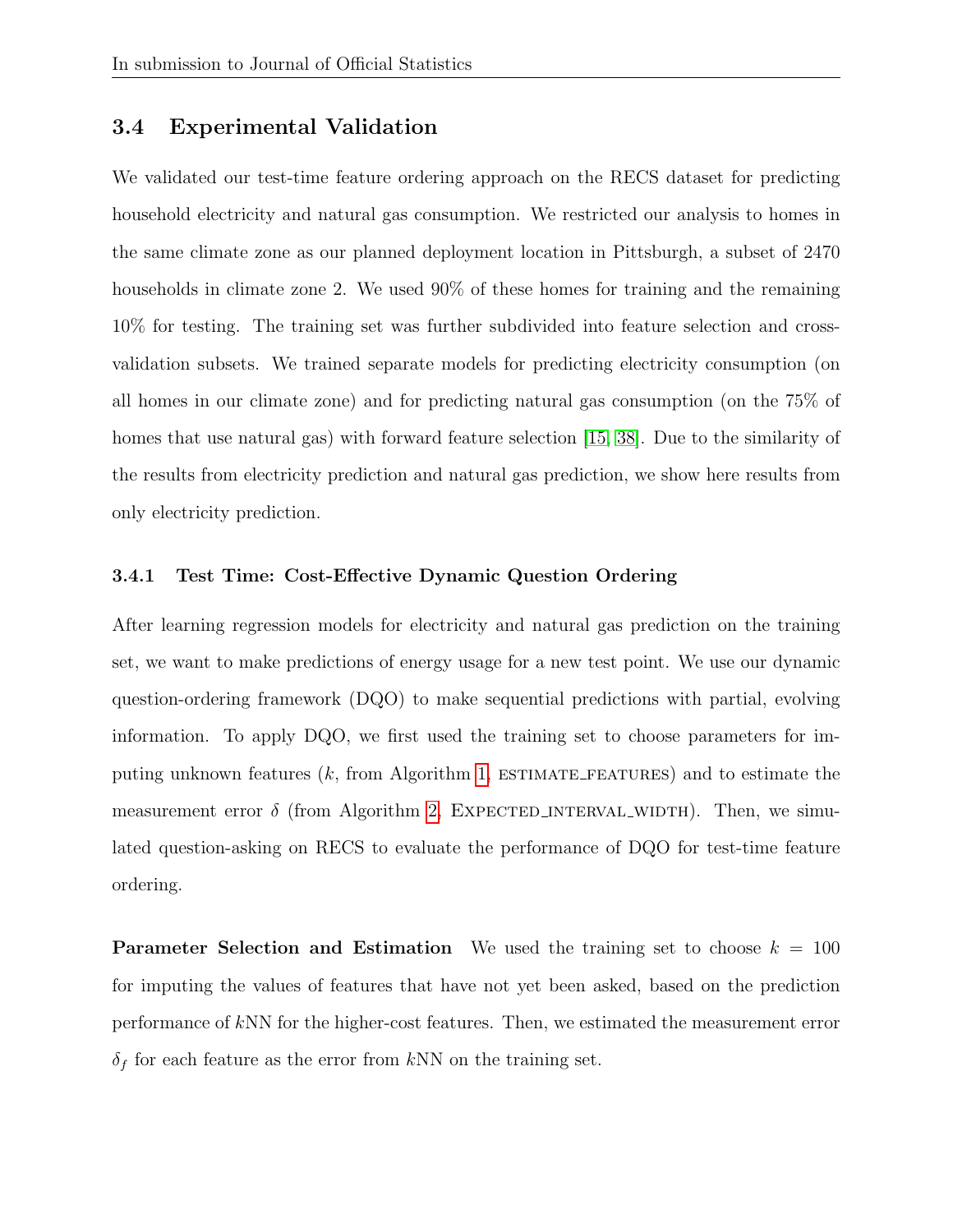Simulating the Question-Asking and -Answering Process with RECS We simulated the process of asking and answering questions on the testing subset of RECS by hiding the values for features that were not yet known. After we used DQO to choose a feature to acquire (line 7 in Algorithm [3,](#page-0-0) DQO ALL), we "asked" this question and unveiled its value (line 9 in Algorithm [3\)](#page-0-0) once it was "answered."

Evaluating DQO Performance with Prediction Certainty, Error, and Cost We evaluated the performance of our cost-effective DQO algorithm in making sequential predictions with partial, evolving information on a held-out test set. For comparison, we implemented several baselines. The Random algorithm chooses a random question ordering for each sample, the Fixed Decreasing algorithm asks questions in decreasing order of feature measurement error  $\delta_f$  (identical ordering for all samples), and the Fixed Selection algorithm asks questions in the order of forward selection in the training phase (also identical for all samples). Finally, the *Oracle* chooses the next best feature according to the minimum true prediction interval width (calculated on the test sample using true feature values, rather than the expected width as in Algorithm [3\)](#page-0-0). We tested two versions of DQO and oracle: ordering additional features without cost and with cost (implemented as  $\lambda = 0$  and  $\lambda > 0$ ).

We calculated several metrics related to the trajectory of prediction performance and cost, for orderings given by the algorithms: DQO and Oracle with and without cost, Random, Fixed Decreasing, and Fixed Selection. We summarized prediction performance with the width of the current prediction interval (prediction *certainty*) and the absolute value of the difference between the current prediction and the truth (prediction *error*); we also measured the cumulative cost of all features asked at each step (prediction cost). Table [2](#page-19-0) summarizes the metric trajectories as areas under the curve—smaller values are better because they mean the algorithm spent less time in high uncertainty, error, and cost.

Certainty Metrics For certainty, we calculated widths of 90% prediction intervals as features were answered. Since narrower prediction interval widths correspond to more certain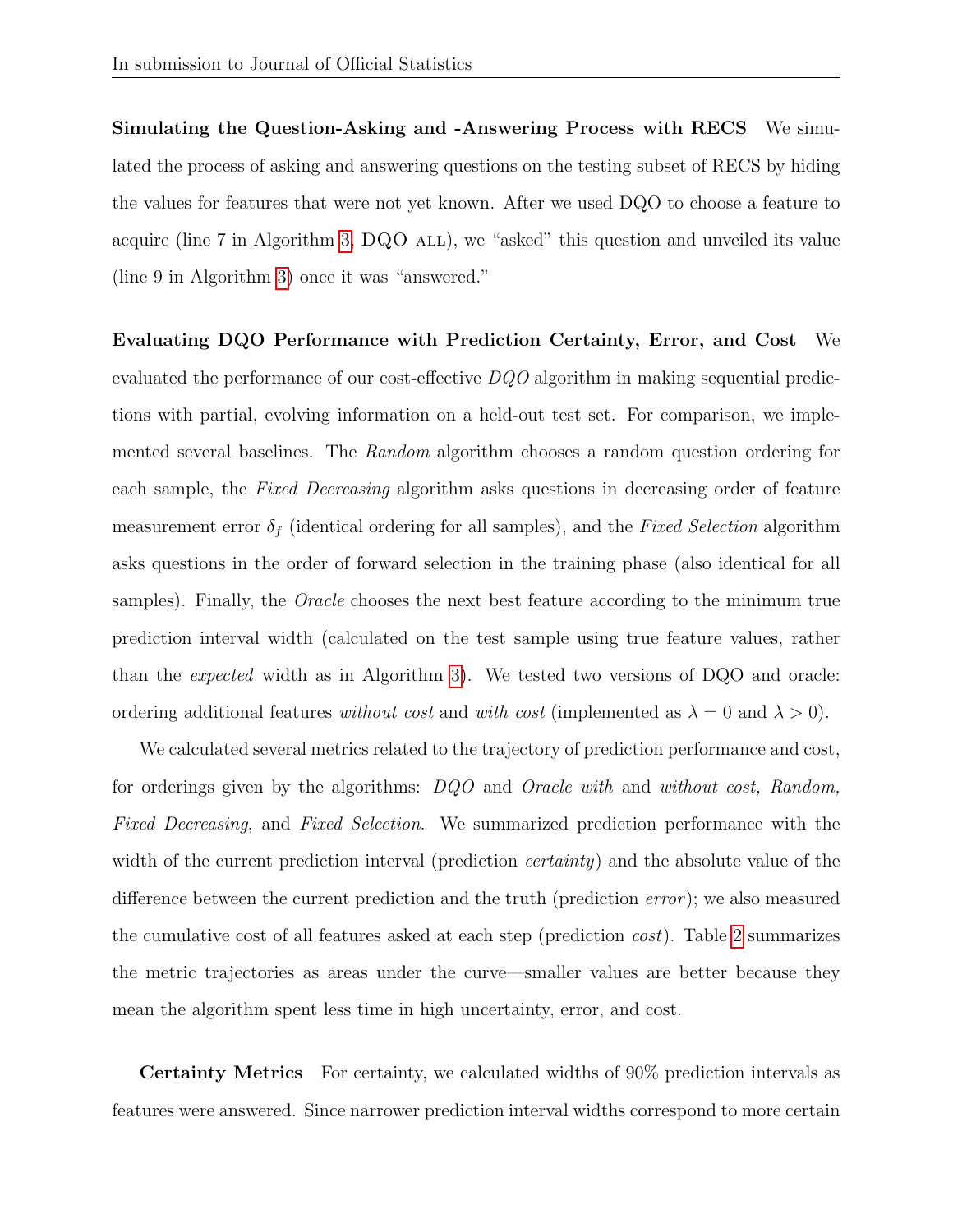predictions, we expect DQO interval widths to be less than those of the baselines, particularly in the early stages. Figure [1a](#page-18-0) plots the actual prediction interval widths as questions are asked (calculated with Equation [1,](#page-11-0) using the true known feature values and imputed values for unknown features), averaged across the test dataset, for the question sets from the seven orderings. The DQO sets result in the narrowest (or near-narrowest) prediction intervals (i.e., most certain predictions), compared to the baselines, with improvements most notable in the first 10 questions answered—the situation that arises when users do not answer all the questions.

**Error Metrics** For error, we calculated the absolute value of differences between the midpoint of the 90% prediction interval and truth as questions are answered, plotted in Figure [1b.](#page-18-0) Because this metric compares a point prediction to the true value, error is still incurred for prediction intervals that include the true value (as 90% of them will, by construction), when the true value is not the exact midpoint of the range. For all orderings, predictions approach the true value as questions are answered. Once about 10 questions have been asked, DQO with cost reaches similar performance as DQO without cost and the fixed-order baselines (Fixed decreasing and Fixed selection).

Cost Metrics Progressive total feature costs as features are asked and their true values are used in the models are plotted in Figure [1c.](#page-18-0) Cumulative feature costs are lower for orderings that penalize feature cost  $(DQO, Oracle with cost)$ , with cost decreasing as the penalty on cost  $\lambda$  increases. The other orderings have similar cost trajectories to each other.

Overall, these metrics show that our test-time DQO approach quickly achieves accurate, confident predictions: by asking around 10 questions, DQO (with and without cost) reaches similar accuracy as the fixed-order baselines, but the sequential predictions by the fixed orderings are less confident than DQO until about 20 questions have been asked.

Figure [1d](#page-18-0) shows how frequently the oracle asked each feature in each position across test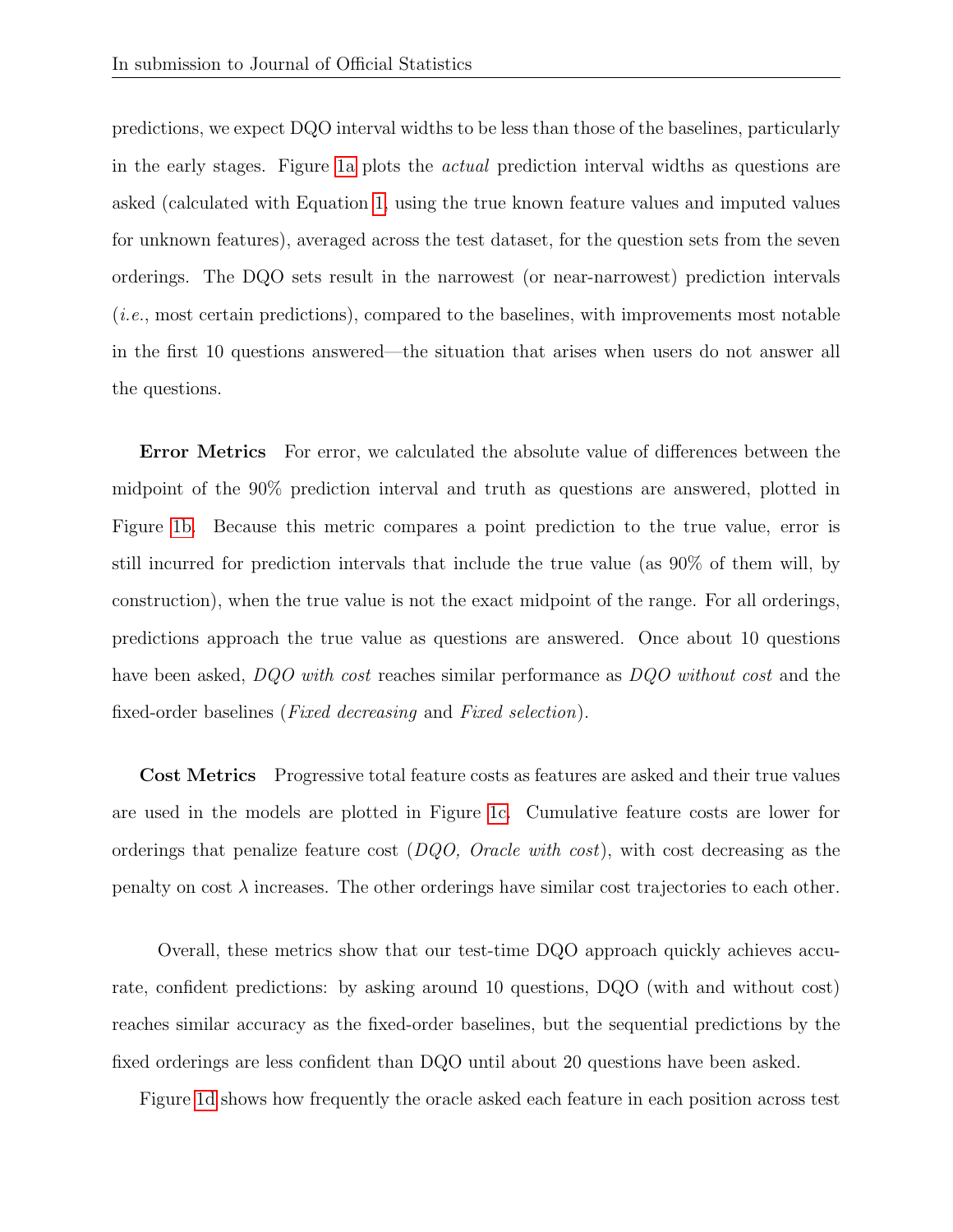<span id="page-18-0"></span>

(a) Prediction interval widths as questions are asked: DQO results in more certain predictions (i.e., lower prediction interval widths) than the baseline orderings.





(b) Mean absolute error as questions are asked: DQO results in similarly-correct predictions as baselines.



(c) Total feature costs as questions are asked: the tradeoff parameter  $\lambda$  influences when expensive features are included.

(d) The oracle chose to add features fairly uniformly across test samples, shown here as the frequency each feature was asked in each position of question orders.

Figure 1: Results from dynamically ordering questions for test-time electricity prediction.

instances. Most features are chosen fairly uniformly at each position in the question ordering. This indicates that there is no single best order to ask questions across all households, which is why the dynamic question-ordering process is so valuable.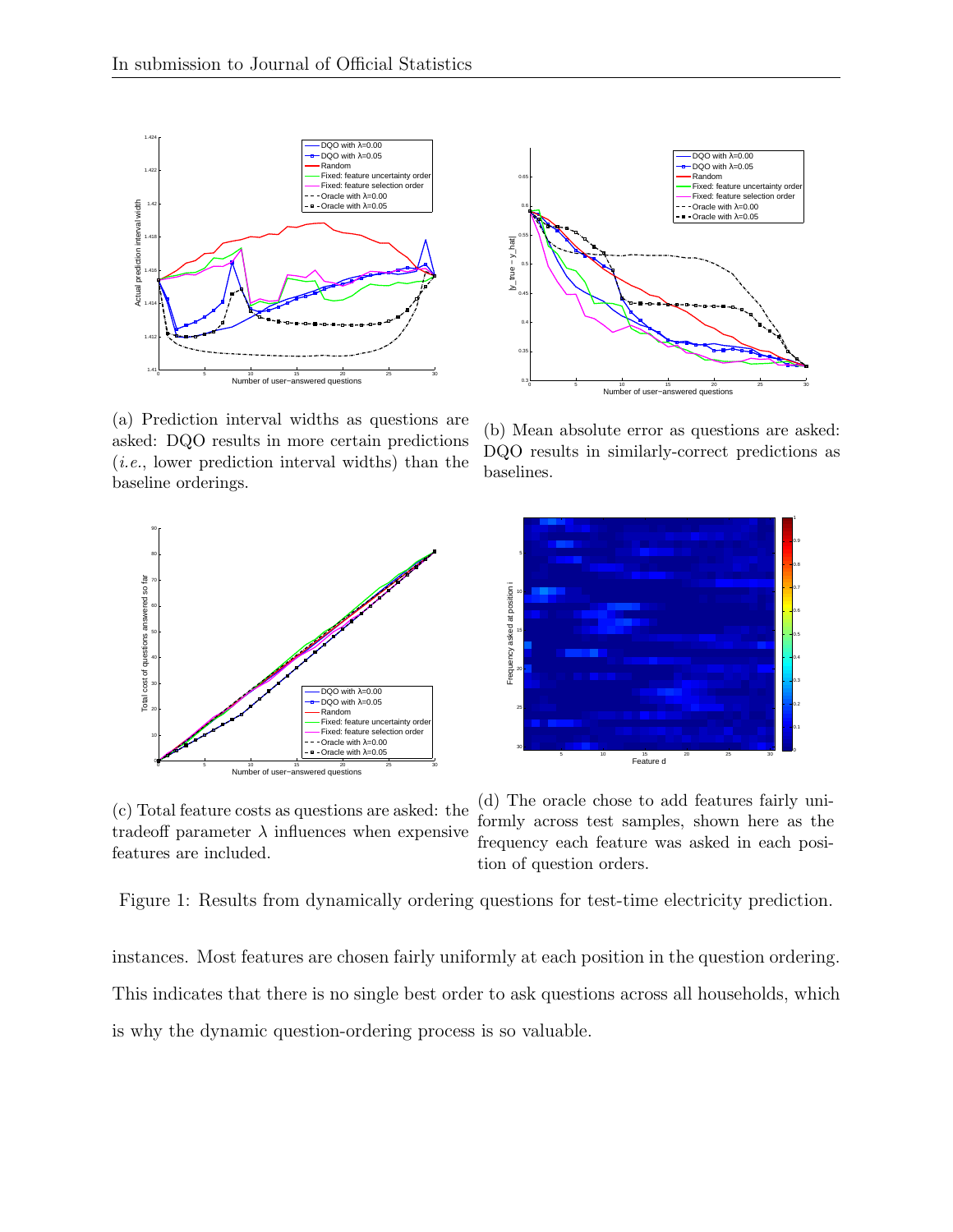<span id="page-19-0"></span>Table 2: Areas under the curve for the certainty, error, and cost metrics from various methods, for electricity prediction: smaller values mean the algorithm spent less time in high uncertainty, error, and cost.

| Method              | Interval width | $-\hat{y}$<br> y | Cost    |
|---------------------|----------------|------------------|---------|
| DQO without cost    | 42.43          | 12.06            | 1212.91 |
| DQO with cost       | 42.44          | 12.53            | 1120.50 |
| Random              | 42.53          | 13.18            | 1213.30 |
| Fixed decreasing    | 42.46          | 11.85            | 1233.50 |
| Fixed selection     | 42.47          | 11.45            | 1190.50 |
| Oracle without cost | 42.35          | 14.62            | 1222.91 |
| Oracle with cost    | 42.39          | 13.63            | 1120.50 |

## 3.5 Limitations

Currently, our DQO algorithm assumes that (1) users are able to answer the next question we ask and (2) their answers are accurate. However, situations could arise where these assumptions do not hold. For example, in the utility prediction task, a prospective tenant may be interested in getting personalized energy estimates for a home before visiting—they could still answer occupant-related features. DQO can be easily extended to this case by offering users a "don't know" option for answering questions and removing unknown features from consideration in later iterations. Breaking the second assumption, that user answers are accurate, would allow people to give estimates for features  $(e.g.,$  refrigerator size by looking at pictures in the rental listing). Incorporating this element into DQO would require a way to estimate error associated with user-provided feature estimates.

Furthermore, we have not yet tested the sequential question-asking and predictionproviding process of DQO with human users. We hypothesize that giving users estimates from partial information will motivate them to continue answering questions to receive more accurate personalized predictions. On the other hand, once the prediction interval width is small enough or stable enough, users may no longer see the value in continuing to answer questions and will stop.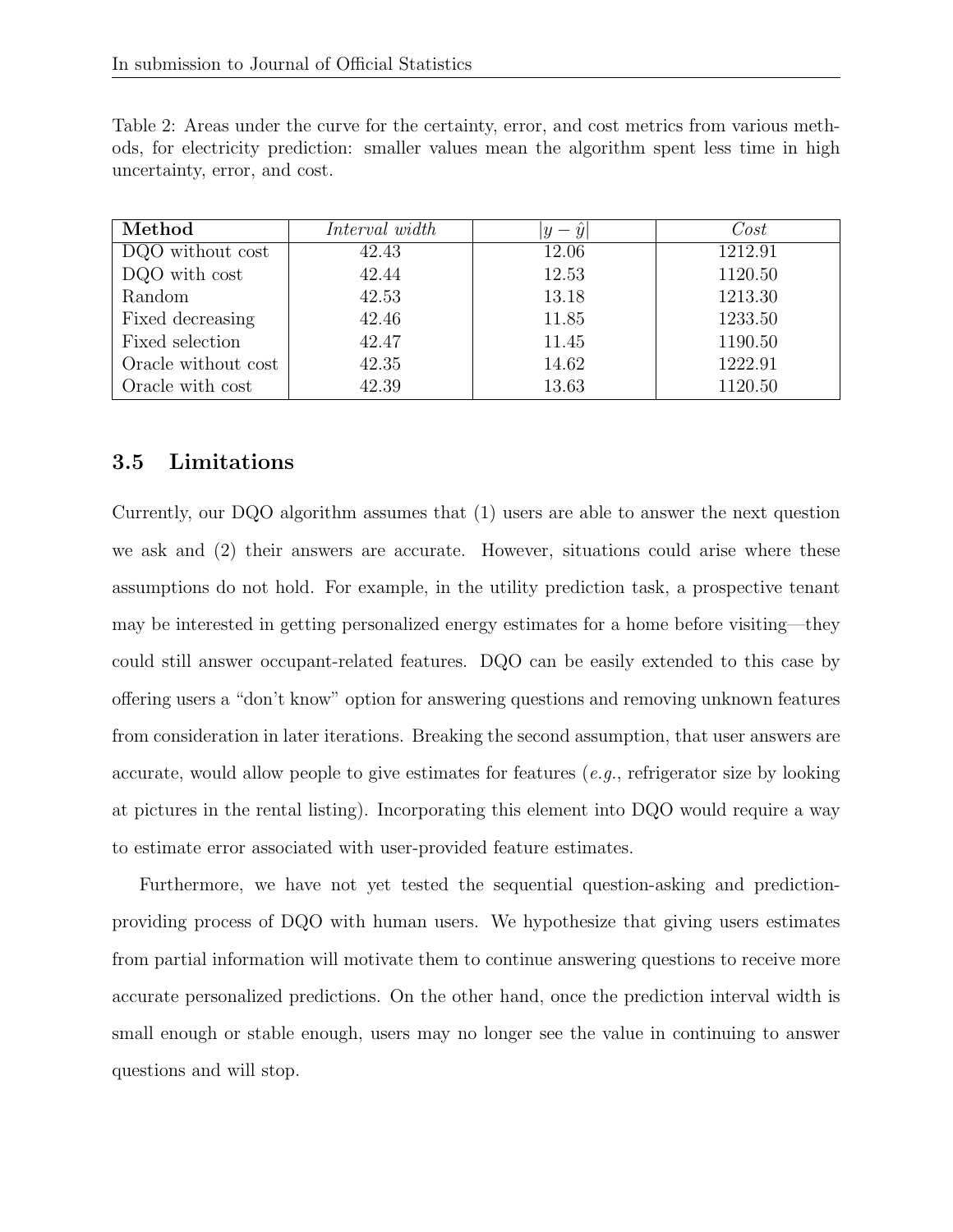### 3.6 Conclusion

Providing personalized energy estimates to prospective tenants with limited, costly information is a challenge. Our solution uses an established dataset to build cost-effective predictive models and, at test time, dynamically orders questions for each user. At test time, when we want to make a personalized estimate for a new renter-home pair, we present a cost-effective way to choose questions to ask a user about their habits and a rental unit, based on which feature's inclusion would most improve the certainty of our prediction, given the information we already know. Our experiments show that, for predicting electricity and natural gas consumption, we achieve prediction performance that is equally accurate to, but more certain than, two fixed-order baselines by asking users only 21% of features (26% of the cost of the full-feature model).

# <span id="page-20-0"></span>4 General Framework for Dynamic Question Ordering in Online Surveys

The dynamic question-ordering procedure defined in  $DQO$ <sub>-ALL</sub> (Algorithm [3\)](#page-0-0) has two components at its core that can be generalized to an online survey. First, there is a way to impute values for unanswered questions. Second, there is a way to select an optimal next question to ask. In this section we expand the methods used to achieve these goals in the previous section and discuss how other components can be used in similar ways when applying DQO to other prediction problems and to survey collection.

### 4.1 Imputing Unknown Feature Values

To estimate answers to yet-unasked questions, the DQO approach presented in Section [3](#page-7-0) used k nearest neighbors in ESTIMATE\_FEATURES (Algorithm [1\)](#page-0-0). The appeal of kNN here is that, as a nonparametric prediction method, it can estimate values for all unknown features from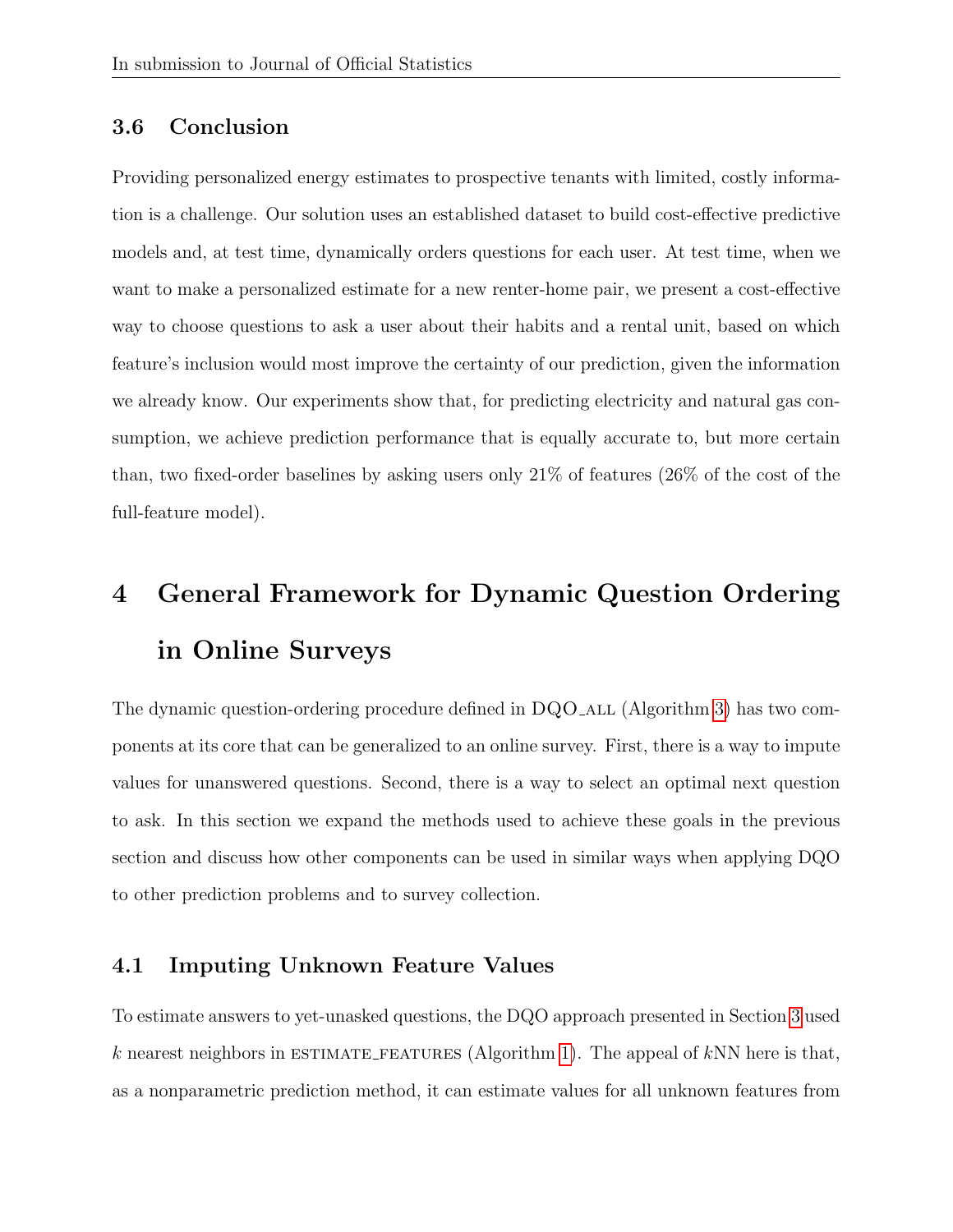any subset of known features, simply by finding the k nearest neighbors to the query point restricted to the dimensions currently known (i.e., the questions already answered). Using a parametric prediction method, such as linear regression or naive Bayes, to estimate unknown features is challenging, because it would require a model for predicting every feature on every potential subset of features, since questions are not asked in a fixed order. While feasible for relatively short questionnaires, learning an exponential number of predictive models for each question in a survey, from all potential sets of previous questions, is definitely impractical.

### 4.2 Selecting an Optimal Next Question to Ask

To choose an optimal next question to ask, DQO for personalized energy estimates minimized the expected prediction uncertainty from including each potential new question (calculated as the expected width of the prediction interval, in EXPECTED INTERVAL WIDTH (Algorithm [2\)](#page-0-0)), penalized by question cost. We used prediction interval width as a measure of uncertainty for regression, but other measures of prediction uncertainty could be used instead.

Other criteria for question-selection include maximizing information gain from choosing a next question, maximizing an expected response probability, or minimizing an expected breakoff probability (both calculated from items in the survey, or from paradata collected during the survey). Alternatively, item-specific response and breakoff rates could inform the cost of each question.

This method can be generalized to order *modules* of related questions, rather than individual questions. Reasons to present questions in modules rather than purely sequentially include (1) presenting related items in a group can reduce the *cognitive burden* required of a respondent to answer the group  $(e,q)$ , if a set of questions asks the respondent about various aspects of their commute, as the American Community Survey does, it will be easier for the respondent to answer those commute-related questions as a unit rather than scattered throughout the entire questionnaire) [\[37\]](#page-34-6) and (2) imposing a standard order on certain ques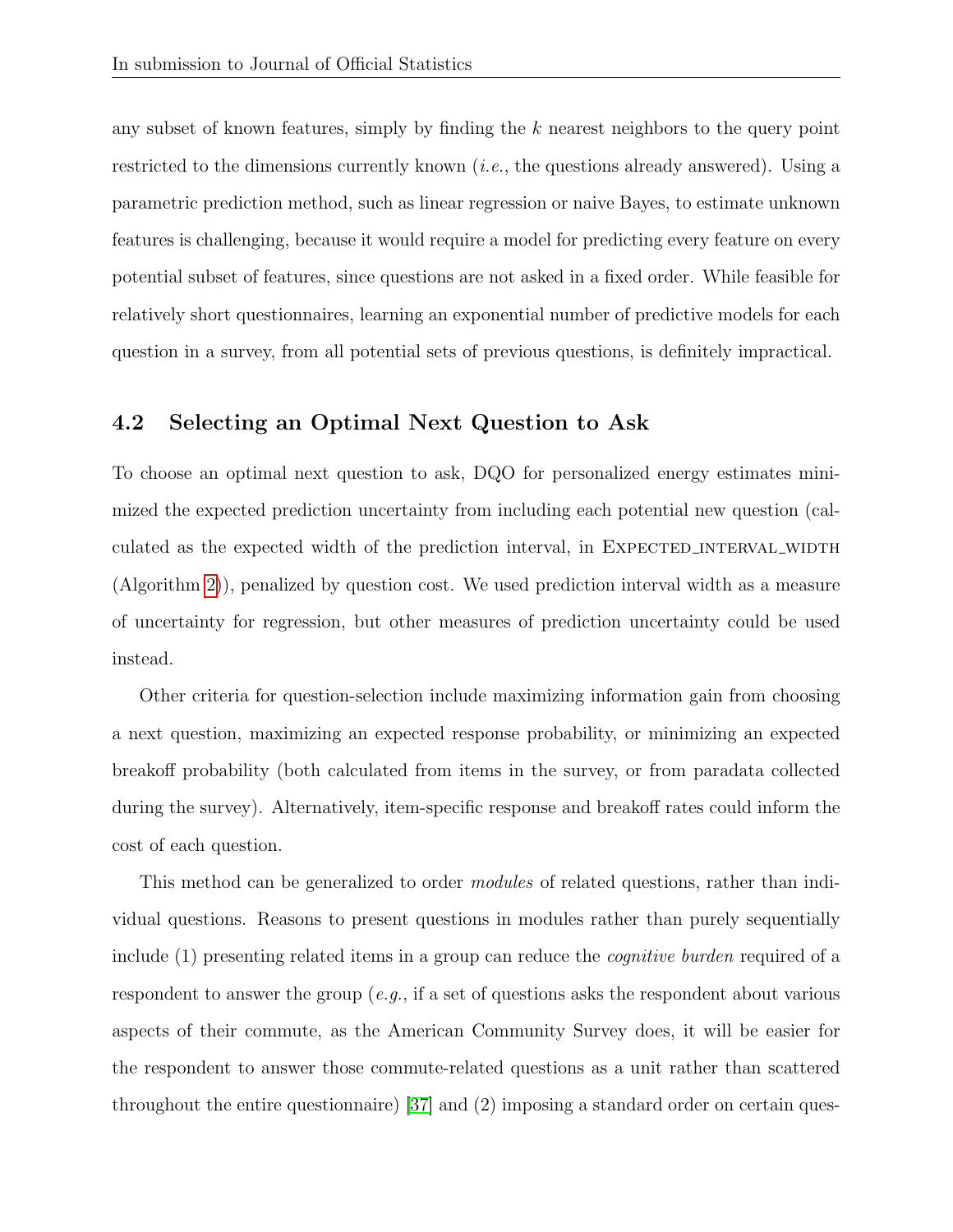tions that are susceptible to order effects [\[35\]](#page-34-0) can ensure that all participants understand and answer questions in the same way, even when question order is determined dynamically.

## <span id="page-22-0"></span>5 Other Potential Survey Applications

In this section, we describe other surveys in which dynamic question ordering could be beneficial, with elaboration on what particular problems DQO could solve. Some of these surveys, such as the Current Population Survey (CPS) and the National Crime Victimization Survey (NCVS), have particular prediction problems as goals (identifying if the respondent is unemployed for the CPS or classifying incidents of victimization for the NCVS) and can therefore directly incorporate a prediction-motivated approach to DQO, like the one presented in Section [3.](#page-7-0) Other surveys, like the American Community Survey and National Health Interview Survey, are more focused on the broad goal of collecting information on a large population, rather than making specific predictions for individual respondents. Dynamic question ordering in these surveys would then need to focus on maximizing respondent engagement, calculated from previously-provided answers and paradata collected during the survey-taking. National surveys of these sorts are complicated to deal with, due to complex sampling requirements (such as oversampling certain populations, as the NHIS does) and multi-purpose goals (such as adding supplemental modules to core surveys, as happens in the CPS and NHIS).

#### 5.1 American Community Survey

For the mandatory American Community Survey (ACS), the goal is to gather complete statistics on the U.S. population, and follow-up with nonrespondents is expensive. Each year 3.54 million households receive mailed surveys to answer anywhere between 77 and 347 questions, depending on the number of household occupants [\[43\]](#page-34-7). The survey takes, on average, 40 minutes to complete and 54% of homes return theirs [\[41\]](#page-34-8). The Census Bureau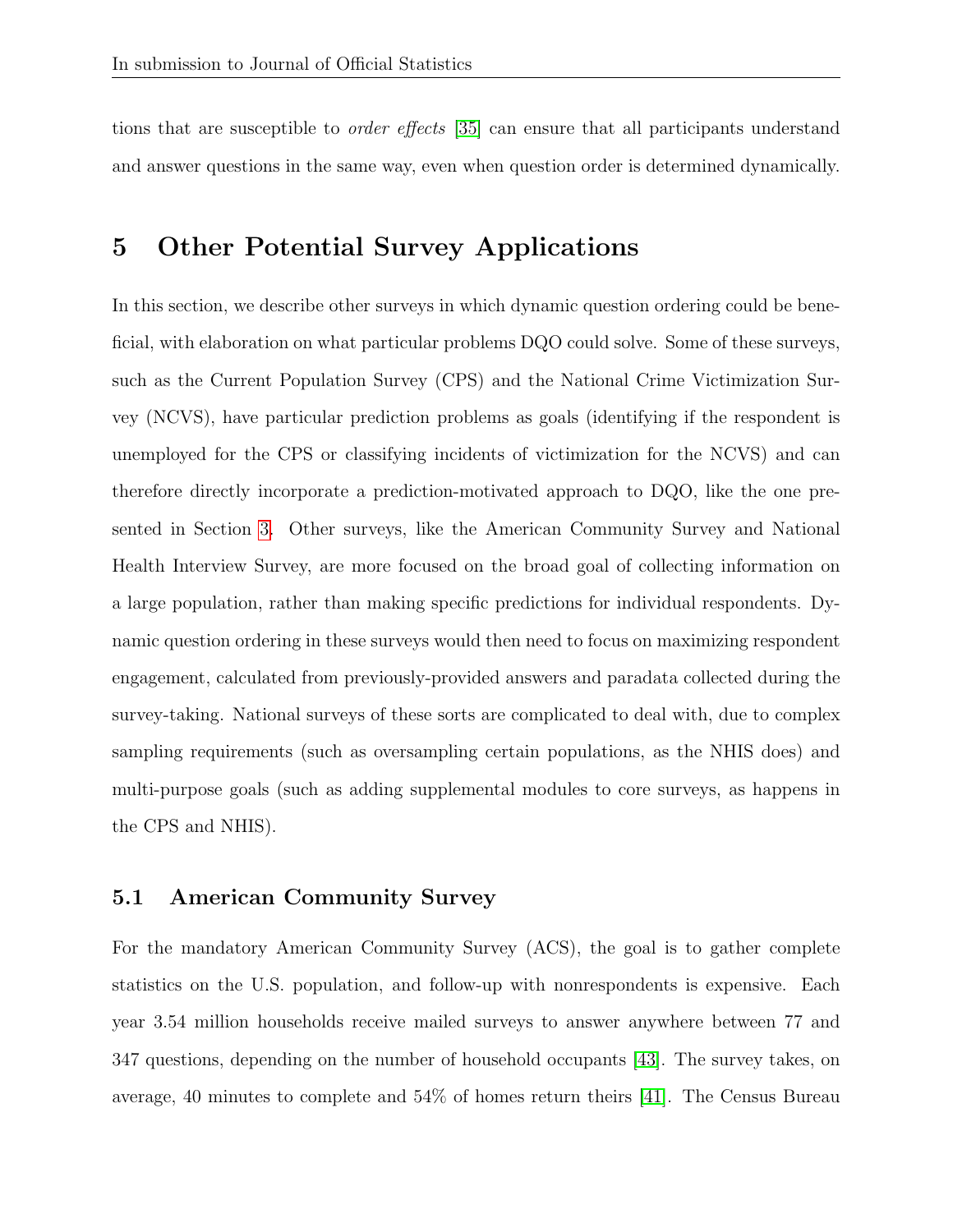calls nonrespondents for telephone interviews and then samples nonrespondents for home interviews. Each in-person case takes 134 minutes; in 2012 this amounted to 129,000 personhours per month [\[13\]](#page-31-8). In addition to being expensive, in-person interviews can also bias survey results due to higher weights assigned to those subsampled respondents [\[41\]](#page-34-8). The Census Bureau tested shifting the mail survey online and found similar data quality for internet and mail return [\[17\]](#page-31-9). Furthermore, while overall response rates were similar, online surveys had higher item response rates for earlier questions and more blank responses for later questions than paper surveys [\[17\]](#page-31-9). Dynamically ordering survey questions in the online form could ensure that even if households do not complete the survey, they answer the most informative questions before breaking off.

The online mode for the ACS also collects paradata as respondents complete the survey. These paradata include clicked links (including navigation buttons, responses, help buttons), timestamps, field values, errors, invalid logins, timeouts, logouts [\[17\]](#page-31-9). Such paradata could be used to model user engagement, understanding, and willingness to respond, as another component for dynamic question ordering to increase response rate.

#### 5.2 Current Population Survey

The Current Population Survey (CPS) is a monthly survey of 60,000 households across the United States, jointly sponsored by the U.S. Census Bureau and Bureau of Labor Statistics [\[39\]](#page-34-9). Selected households are in the survey for four consecutive months, out of the survey for eight months, and then back in the survey for four more months. Originally conducted as an in-person paper survey, the CPS first introduced computer-assisted telephone interviewing (CATI) in 1987 and computer-assisted personal interviewing (CAPI) in 1994; currently, the CPS is completely computerized and conducted via CATI and CAPI. These computerized modes would allow for dynamic question ordering as respondents answer survey questions.

The chief purpose of the CPS is to estimate the United States unemployment rate for the past month, and, consequently, the majority of the official survey is devoted to this task.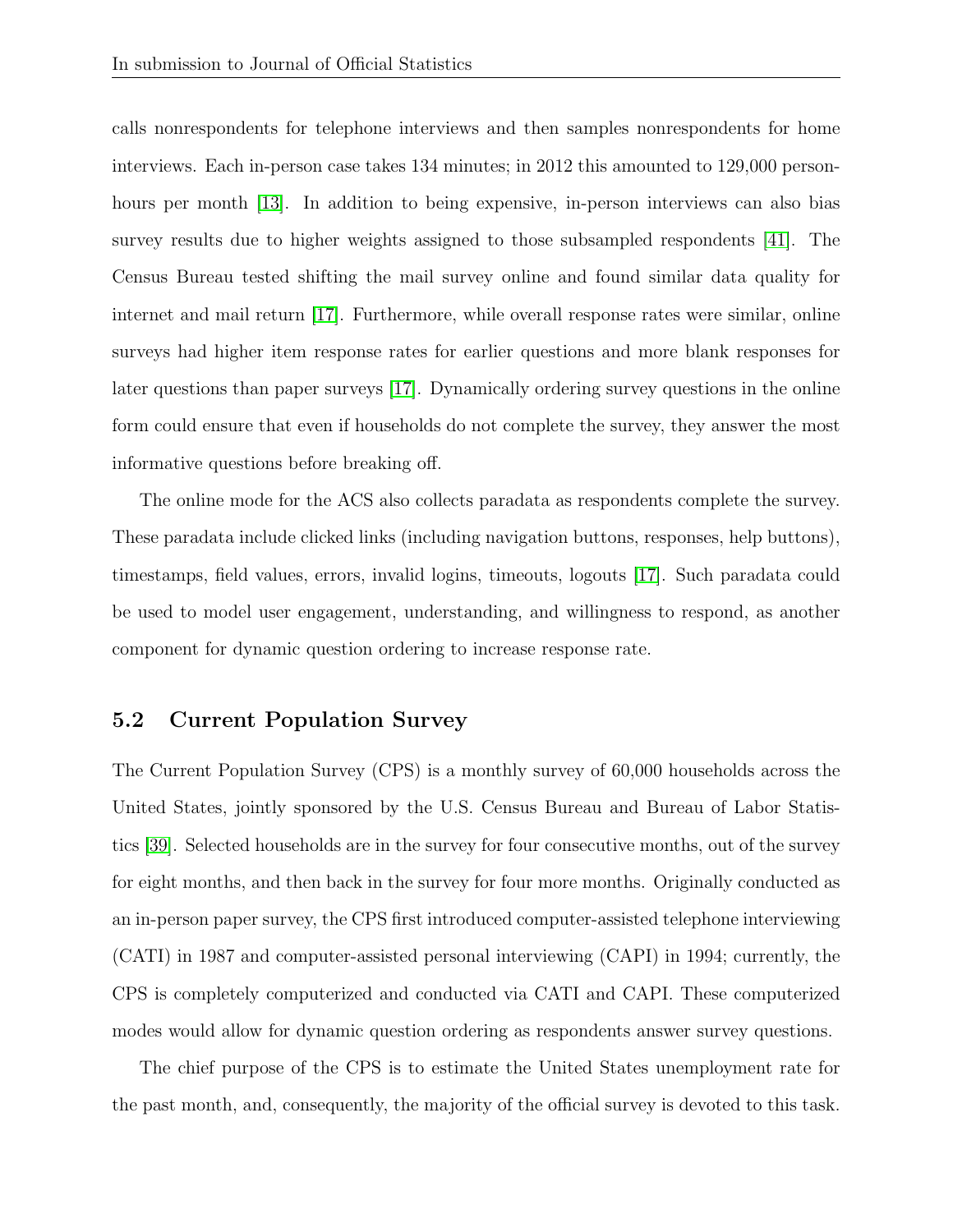Respondents answer a battery of questions related to their work status in the past week to determine if they were employed, unemployed, or not in the labor force. There are over 200 questions in the labor force portion of the items; not all of these questions apply to every household, so the current version of the CPS uses predefined skip patterns to avoid asking irrelevant questions. Augmenting the rule-based skip patterns with dynamic question ordering derived from statistical properties of the respondent could further lower respondent burden and response time.

Various survey sponsors add supplemental question modules to the CPS (e.g., the Tobacco Use Supplement, sponsored by the National Cancer Institute), which may also benefit from dynamic question ordering. The number of supplements is heavily restricted, due to not wanting to overburden respondents with too many questions and detract from the main purpose of the survey—estimating employment rate [\[39\]](#page-34-9). Using dynamic question ordering within or between modules could effectively select items to ask of populations of interest, thereby reducing the effective number of questions respondents must answer and increasing the potential for supplemental questions on the CPS.

#### 5.3 National Health Interview Survey

The largest U.S. health survey, the National Health Interview Survey (NHIS) is administered in person to about 35,000 households, representing 87,500 individuals, throughout each year [\[26\]](#page-32-6). However, this number can increase or decrease, depending on available funding; for example, the 2014 NHIS covered 44,552 households, representing 112,053 individuals. The main purpose of the NHIS is to collect health-related information on a household, both at the household and family levels and at the individual level for one "sample child" and one "sample adult" from each family.

As a CAPI-conducted survey, the NHIS could feasibly incorporate dynamic question ordering into its interview procedure. Currently, the NHIS uses predefined skip patterns to advance respondents through the survey, but a statistical approach to question order could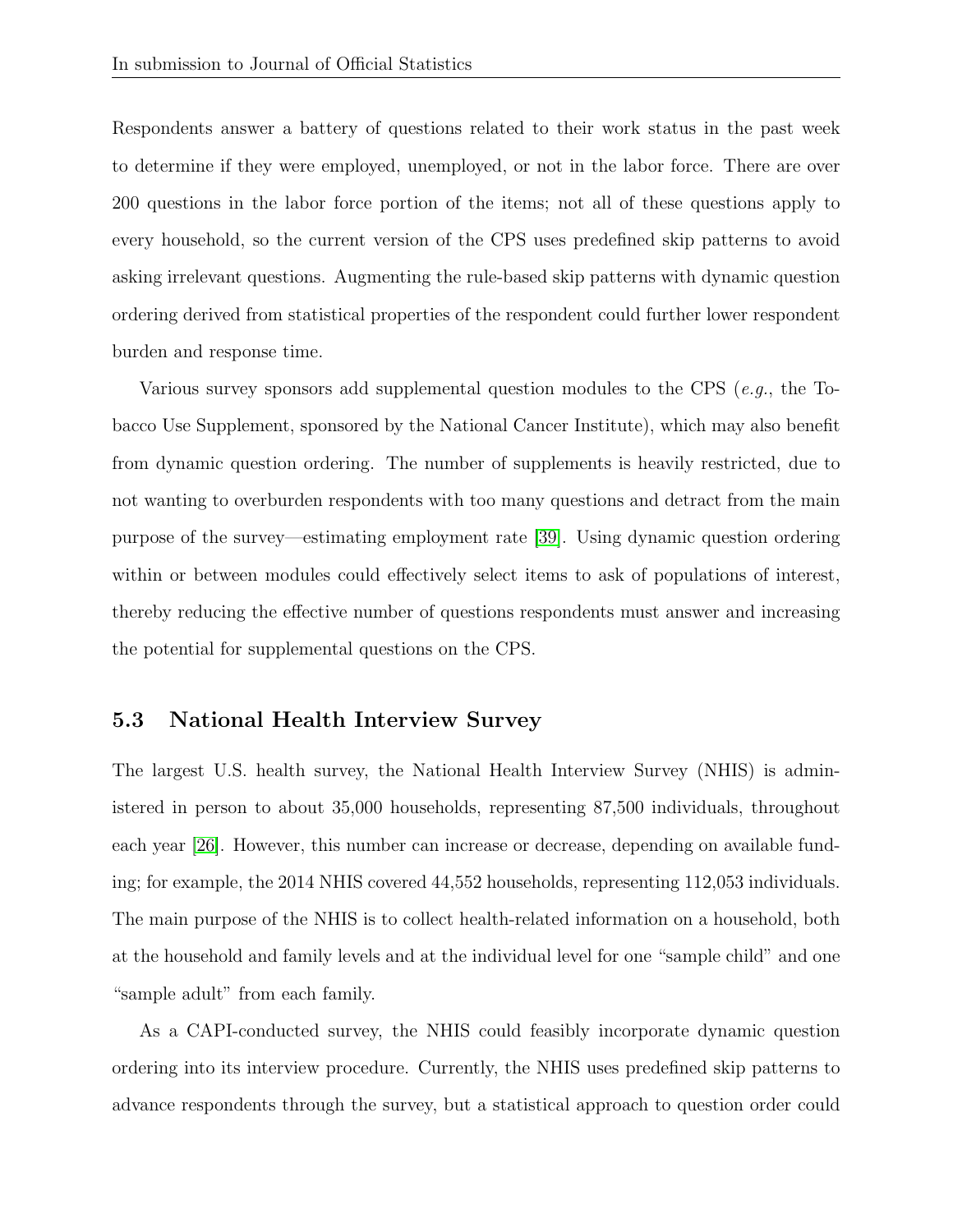enhance the survey experience. Like the CPS, the NHIS also has supplements to the main survey sponsored by other agencies. Supplemental questions are often asked in their own modules but are occasionally interspersed into the NHIS Core.

The structure of the NHIS designates one person from a household as the "household respondent" who provides information for all members in the household (even for multifamily households). This type of proxy reporting is more likely to have errors than selfreports [\[35\]](#page-34-0), and so a dynamic question-ordering procedure would need to consider the impact of uncertain provided values when choosing which question to ask next.

The NHIS oversamples underrepresented populations, like black, Hispanic, and Asian people (especially when they are at least 65 years old), to obtain more precise estimates for these populations [\[26\]](#page-32-6). With this goal in mind, a dynamic-question ordering procedure for the NHIS could also take into account the likely accuracy of imputed values for questions that are not yet asked, with thresholds for allowable imputation error. Such thresholds could be population-specific, with minorities' having much lower allowable error thresholds, to ensure that more complete data are collected from members of these populations.

#### 5.4 National Crime Victimization Survey

Every year the U.S. Census Bureau, on behalf of the Bureau of Justice Statistics, administers the National Crime Victimization Survey (NCVS) to 90,000 households (160,000 individuals) in the United States [\[4\]](#page-30-6). Once selected for the survey, a household's occupants age 12 and older are interviewed every six months over three years, for a total of seven interviews. In interviews, respondents report victimizations, both reported to police and unreported, that they experienced in the previous six months. The interview is always conducted in a computerized mode (CAPI or CATI), with the first interview in person; since 2006 the NCVS has been administered via CAPI, so dynamic question ordering is possible in this computerized setting.

The NCVS collects detailed information about each incident reported by a respondent, to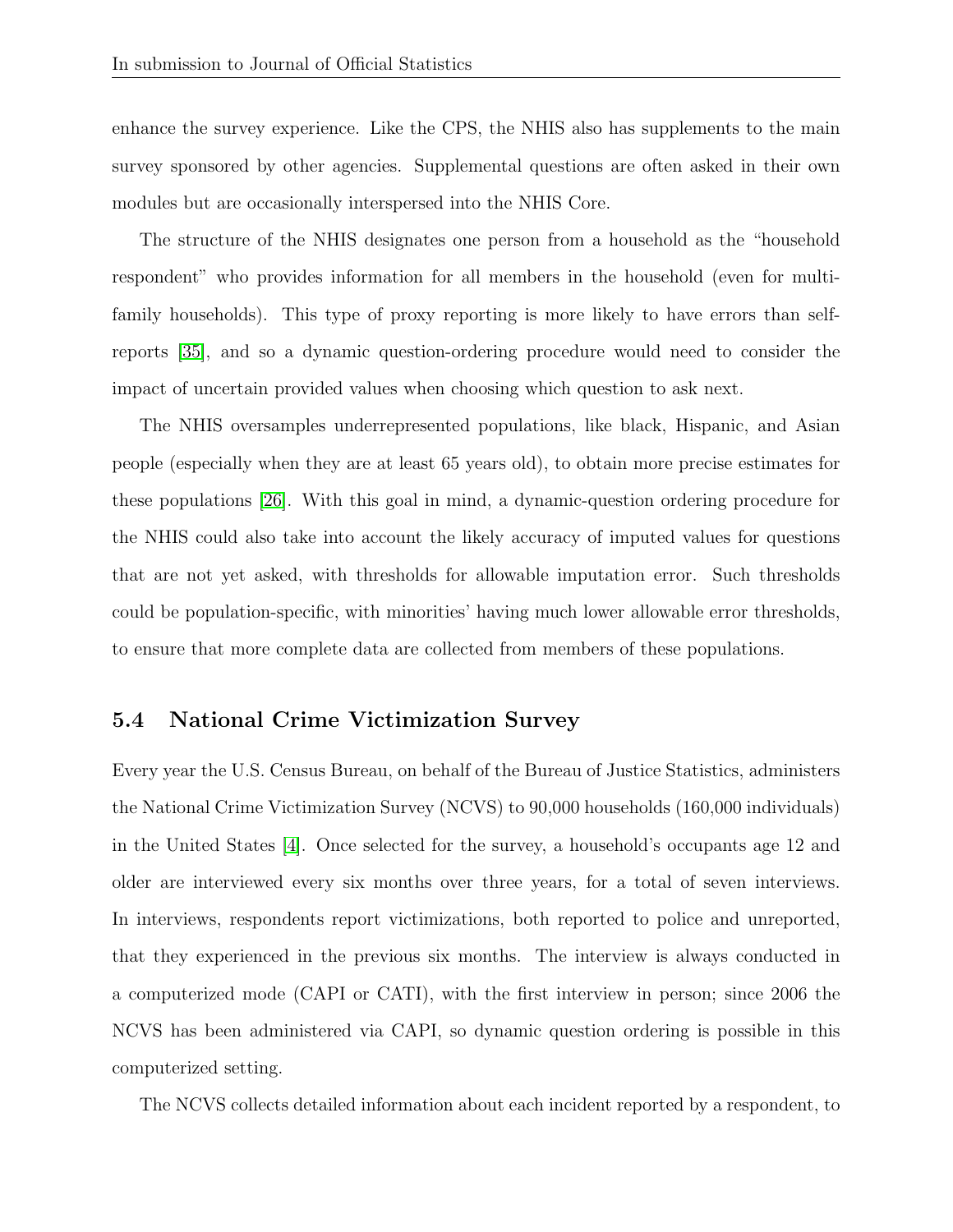classify incidents into fine-grained categories of crime (e.g., "Robbery – completed without injury," "Robbery – attempted with injury"). The current NCVS design asks a respondent a set of questions regarding each incident they report and uses answers to these questions to classify the crime, rather than directly asking respondents for the crime category [\[4\]](#page-30-6). As such, this survey has a per-individual prediction problem at its core (labeling an incident as a type of crime), just like the personalized energy estimate example with RECS presented in Section [3,](#page-7-0) and could benefit from a similar DQO process, except for classification rather than regression.

Dynamic question ordering could further benefit the NCVS because, especially as households complete the survey multiple times, respondents recognize that reporting an incident results in an extended set of questions to answer. This full questioning takes place for each individual report, including repeat victimizations  $(e.g.,$  domestic violence). To speed up the interview, participants are likely to underreport incidents of victimization, to avoid lengthy subsets of questions for each report. By reducing the number of questions necessary to categorize each incident and using previously provided information to further help in question ordering for repeat incidents, dynamic question ordering could reduce the number of questions in the entire survey, making it much less burdensome for respondents to provide complete reports.

#### 5.5 Survey of Income and Program Participation

Conducted by the U.S. Census Bureau, the Survey of Income and Program Participation (SIPP) collects data on income, employment, and social program participation and eligibility from households [\[42\]](#page-34-10). The SIPP is designed as a longitudinal national panel survey, where each panel is a representative sample of 14,000 to 52,000 households, contacted yearly for three to five consecutive years. Each household interview is conducted in person, via CAPI, and aims to get self-reports from all household members at least 15 years old. In addition to demographic information, interviews ask respondents for their participation in various social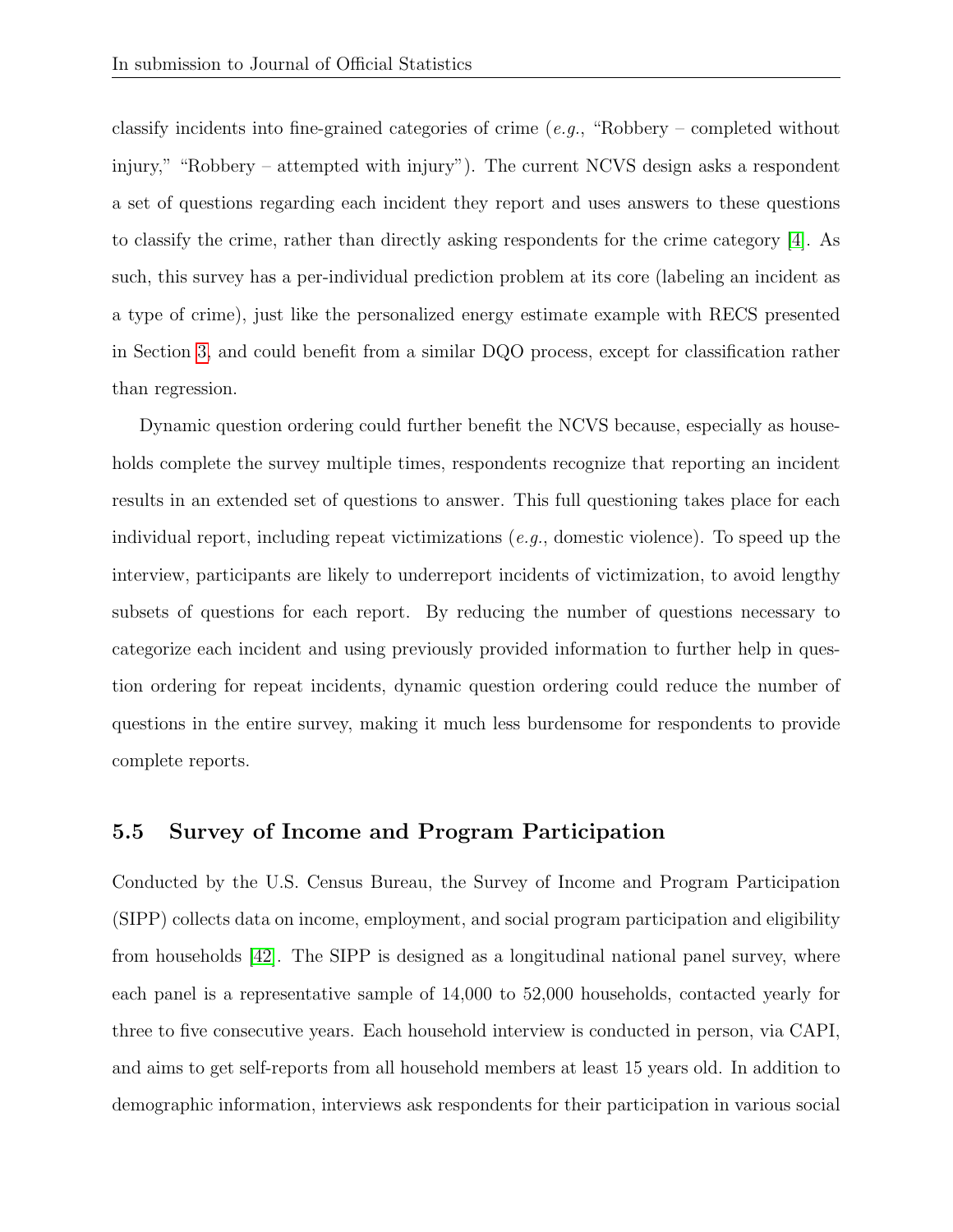programs, financial situation, and employment status, in the previous calendar year.

The chief goal of SIPP is to understand household program eligibility and participation and to assess the effectiveness of social programs like Supplemental Security Income, Supplemental Nutrition Assistance Program, Temporary Assistance for Needy Families, and Medicaid. Using participation in each program of interest as the prediction of interest could guide a DQO approach as illustrated in Section [3](#page-7-0) on RECS.

## <span id="page-27-0"></span>6 Future Work

Although the supposed neutrality of the survey as an impartial data collection tool means that all respondents have the same (or very similar) survey experiences, this rigid structure can also hinder the natural flow of information that occurs in a conversation [\[34\]](#page-33-4). Often for a participant, a particular event influences their answers for multiple questions; however, unless a direct question about this event appears in the survey, they have to answer many repetitive questions that could have been avoided in a conversation. Learning a latent structure of participants' answers in a survey could be a step toward uncovering these hidden events that determine the answers to multiple questions, and DQO could use this knowledge to guide question selection as well.

As we mentioned at the outset, the cognitive aspects of survey methodology movement that originated in the 1980s [\[18,](#page-31-0) [36\]](#page-34-1) raised issues with the traditional approach to survey questionnaire design, which keeps order fixed for all respondents and which measures the same quantities at different points in time. The need to reduce respondent burden and to keep respondents engaged in online surveys is raising a complementary set of issues that are now being addressed under the rubric of adaptive survey design. These two perspectives do need to be reconciled in some fashion.

In this paper, we considered the prediction-focused implementation of DQO as a special case of the more general survey-taking setting. However, given typical survey respondents'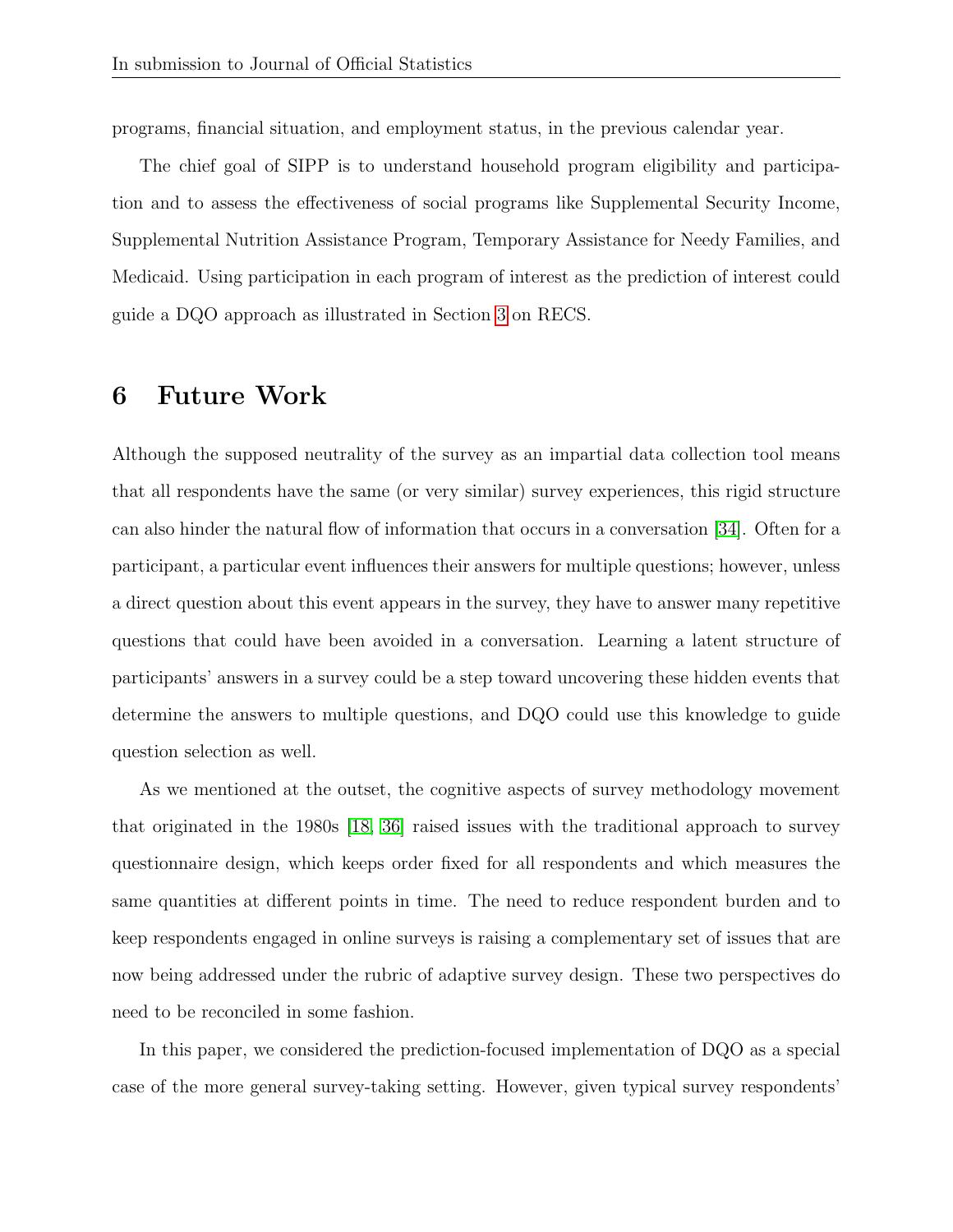disengagement from surveys and declining survey response rates, maybe a new paradigm of survey collection, in which respondents get something useful to them out of answering a survey, could motivate participants to provide complete and accurate responses. Commercial surveys often pay respondents, but compensation does not necessarily ensure thoughtful responses—participants still exhibit satisficing behavior in paid surveys  $(e,q, [2, 19])$  $(e,q, [2, 19])$  $(e,q, [2, 19])$  $(e,q, [2, 19])$ . Incentivizing respondents with something dependent on the quality of their answers, like a personalized prediction or calculation, can motivate them to provide data that accurately reflect their situations. However, one clear downside to this approach is that giving respondents information that comes from the survey they are currently answering contaminates their response. For example, suppose that a person is answering questions about their energy-using habits to receive a personalized energy estimate, as in Section [3.](#page-7-0) Their current estimate for natural gas consumption is higher than they would like, and the next question asks for their preferred temperature in the winter. Because they do not want their estimate for natural gas usage to climb even higher, the respondent gives an optimistically-low value for preferred temperature. The uncertainty associated with these predictions can also influence a user's decision to continue answering questions: once a participant feels that their given prediction is certain enough, they may stop answering questions. Depending on the purpose of the survey (namely, whether its chief goal is to provide information to or to collect information from the respondent), this type of breakoff may or may not be bad.

## <span id="page-28-0"></span>7 Conclusion

Dynamic question ordering—*i.e.*, choosing which question to ask a survey respondent next, depending on their answers to previous questions—can improve survey quality in two key ways. First, giving participants personalized question orders can engage them and motivate them to complete the survey. Second, eliciting the most relevant information for a particular respondent upfront can improve the quality of imputations for unanswered questions if the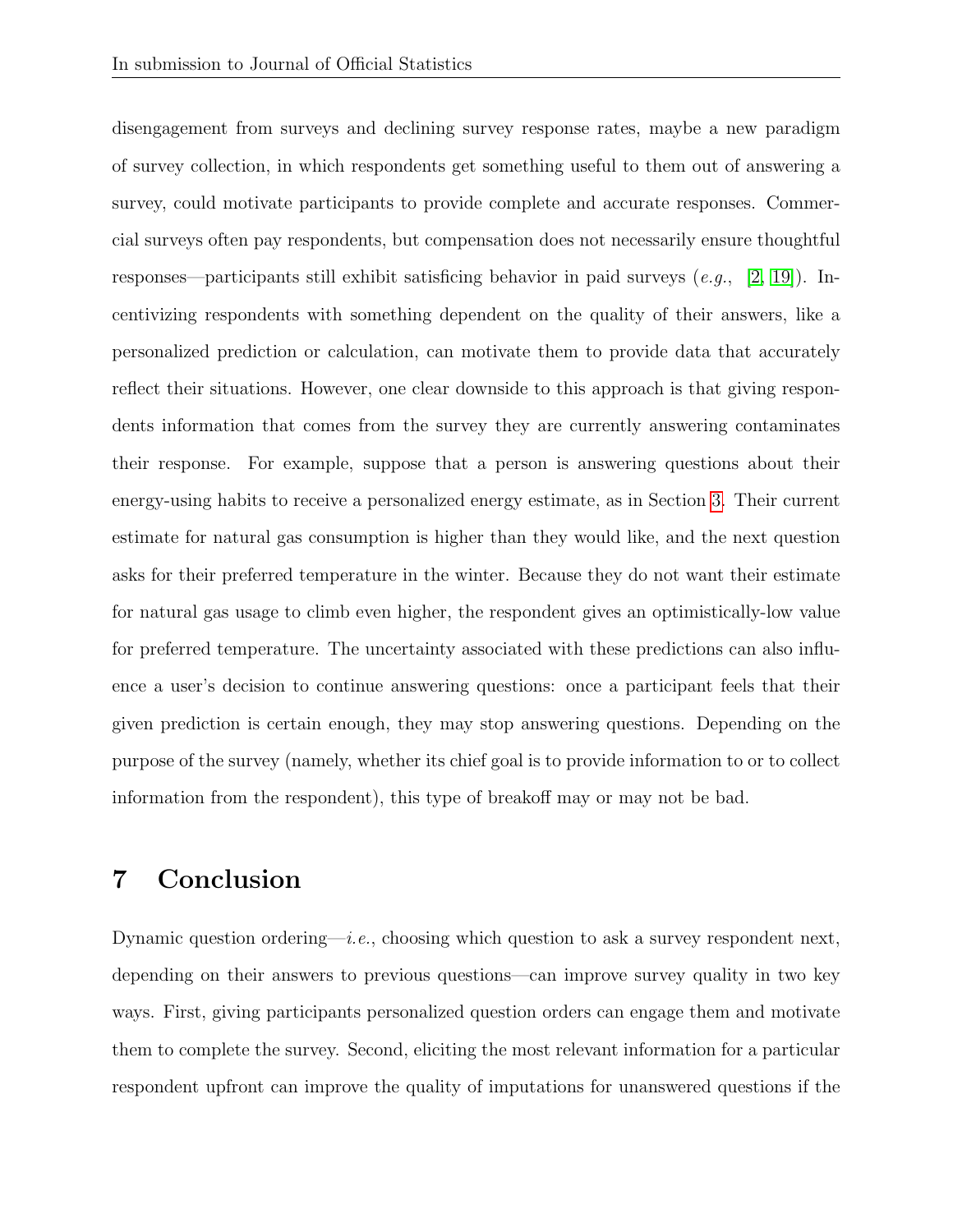respondent breaks off before completing the questionnaire. For some surveys, the goal is only to estimate a value for each respondent; in this case, it is not even necessary for the participant to answer all questions—it is sufficient for them to answer a subset that will ensure a confident prediction.

We present a general framework for dynamic question ordering in online surveys that sequentially considers which question to ask a respondent next, based on their previous answers, trading off the expected utility of having an answer to that question with the cost of asking that question. The definition of "utility" for an answer depends on the survey and its purpose; examples include information gain, response probability, (negative) breakoff probability, or certainty of the subsequent prediction. Similarly, the definition of question "cost" also depends on the survey; examples include difficulty to the user of answering the question, (negative) likelihood of answering (since respondents may be reluctant to respond to sensitive questions, even if they are easy to answer), or breakoff rates of individual questions.

We illustrated an example of this DQO framework for a prediction-oriented survey—providing prospective tenants with personalized energy estimates in potential homes. In this application, we found that asking users, on average, 21% of 30 questions could provide certain and accurate predictions at only 26% of the cost of the full-feature model, and that there was no fixed order of questions that was optimal across all users. Then, we discussed ways that dynamic question ordering could improve quality in computerized national surveys, focusing on unique aspects of each survey that DQO must take into account.

As more surveys move online or to computerized modes, dynamic question ordering can improve survey results at scale and at low cost to the data collectors. DQO trades off the utility from having an answer to a question with its cost and sequentially requests feature values in order to make useful, confident predictions and gather survey data with the resources users are willing and able to provide.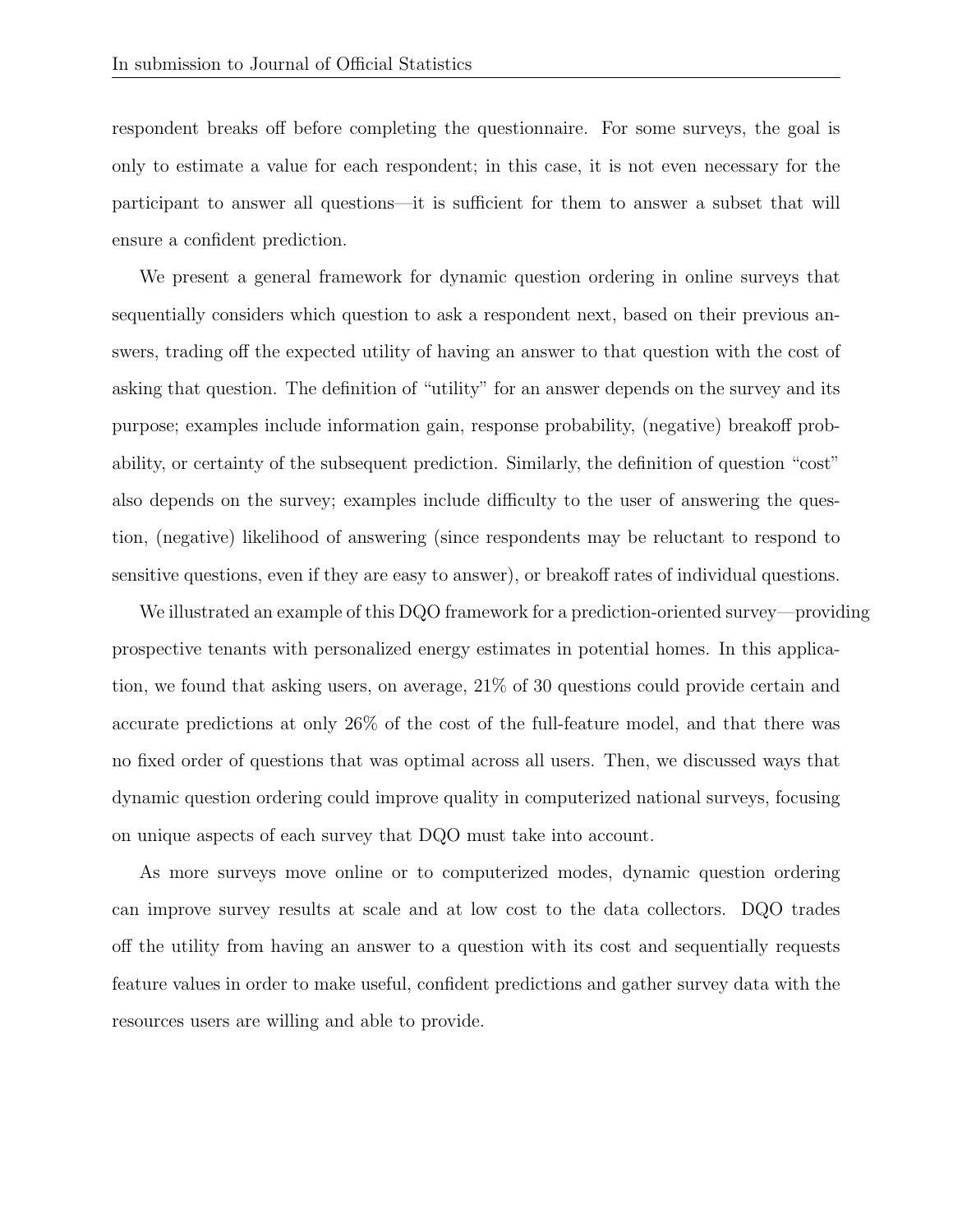# <span id="page-30-3"></span>References

- [1] Daniel Almirall, Scott N. Compton, Meredith Gunlicks-Stoessel, Naihua Duan, and Susan A. Murphy. Designing a pilot sequential multiple assignment randomized trial for developing an adaptive treatment strategy. Statistics in Medicine, 31(17):1887–1902, 2012.
- <span id="page-30-7"></span>[2] Scott Barge and Hunter Gehlbach. Using the theory of satisficing to evaluate the quality of survey data. Research in Higher Education, 53(2):182–200, 2012.
- <span id="page-30-0"></span>[3] Matt-Mouley Bouamrane, Alan Rector, and Martin Hurrell. Gathering precise patient medical history with an ontology-driven adaptive questionnaire. In 21st IEEE International Symposium on Computer-Based Medical Systems, pages 539–541. IEEE, 2008.
- <span id="page-30-6"></span>[4] Bureau of Justice Statistics. National Crime and Victimization Survey: Technical documentation, 2014.
- <span id="page-30-4"></span>[5] David A. Cohn, Zoubin Ghahramani, and Michael I. Jordan. Active learning with statistical models. Journal of Artificial Intelligence Research, 4:129–145, 1996.
- <span id="page-30-2"></span>[6] Linda M. Collins, Susan A. Murphy, and Victor J. Nair, Vijay N .and Strecher. A strategy for optimizing and evaluating behavioral interventions. Annals of Behavioral Medicine, 30(1):65–73, 2005.
- <span id="page-30-1"></span>[7] Linda M. Collins, Susan A. Murphy, and Victor Strecher. The multiphase optimization strategy (MOST) and the sequential multiple assignment randomized trial (SMART): New methods for more potent eHealth interventions. American Journal of Preventive Medicine, 32(5):S112–S118, 2007.
- <span id="page-30-5"></span>[8] Thomas M. Cover and Peter E. Hart. Nearest neighbor pattern classification. *IEEE* Transactions on Information Theory, 13(1):21–27, 1967.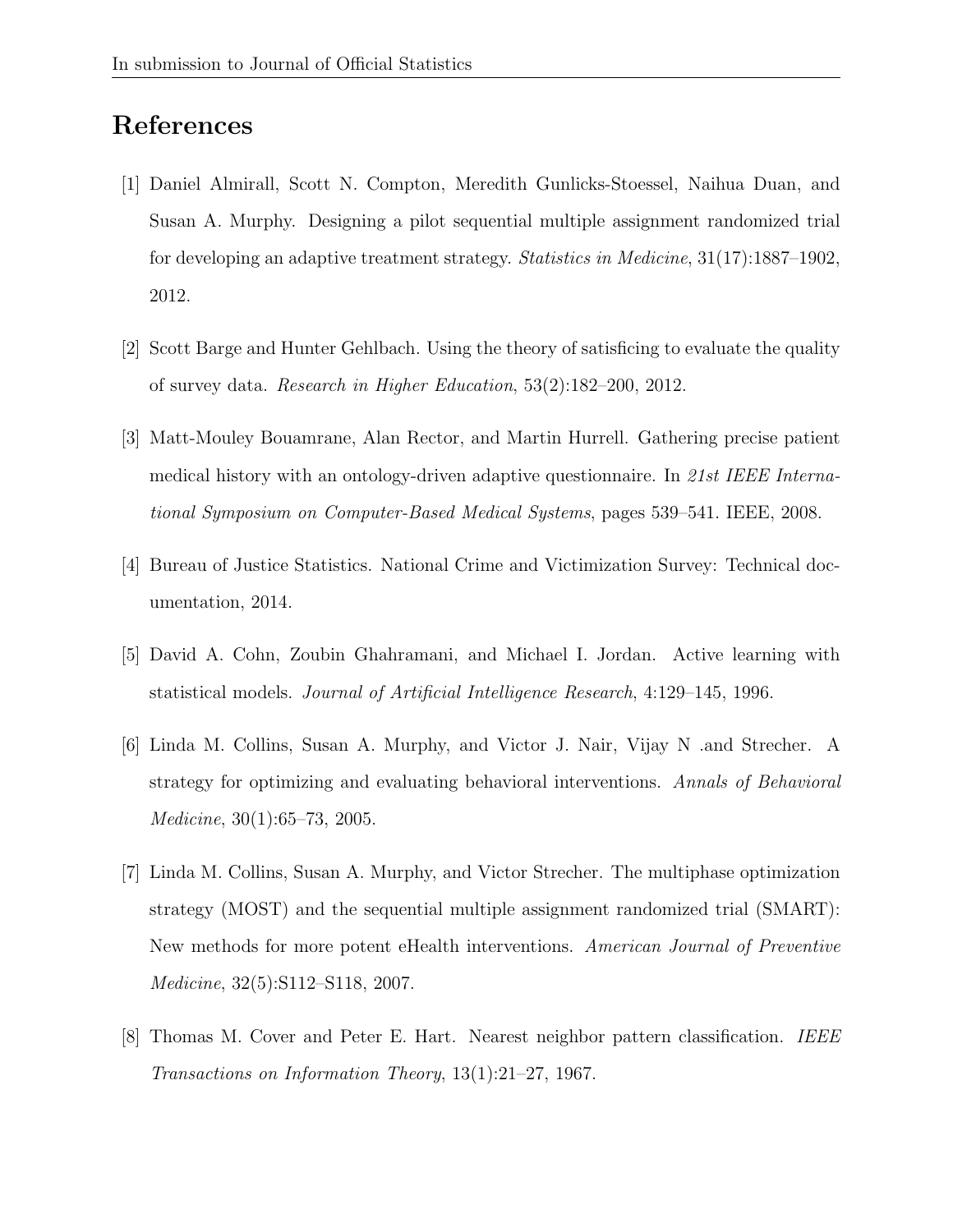- <span id="page-31-4"></span>[9] Thomas Dietz, Gerald T. Gardner, Jonathan Gilligan, Paul C. Stern, and Michael P. Vandenbergh. Household actions can provide a behavioral wedge to rapidly reduce U.S. carbon emissions. In Proceedings of the National Academy of Sciences, volume 106, pages 18452–18456. National Academy of Sciences, 2009.
- <span id="page-31-5"></span>[10] Kirstin Early, Stephen E. Fienberg, and Jennifer Mankoff. Test time feature ordering with FOCUS: Interactive predictions with minimal user burden. In ACM International Joint Conference on Pervasive and Ubiquitous Computing, 2016.
- <span id="page-31-7"></span><span id="page-31-2"></span>[11] Wayne A. Fuller. Measurement Error Models. Wiley, New York, 2009.
- [12] Robert D. Gibbons, David J. Weiss, Ellen Frank, and David J. Kupfer. Computerized adaptive diagnosis and testing of mental health disorders. Annual Review of Clinical Psychology, 12(1), 2016.
- <span id="page-31-8"></span>[13] Deborah Griffin and Dawn Nelson. Reducing respondent burden in the ACS's computer assisted personal visit interviewing operation – phase 1 results, 2014.
- <span id="page-31-1"></span>[14] Robert M. Groves and Steven G. Heeringa. Responsive design for household surveys: Tools for actively controlling survey errors and costs. Journal of the Royal Statistical Society: Series A (Statistics in Society), 169(3):439–457, 2006.
- <span id="page-31-6"></span><span id="page-31-3"></span>[15] Frank E. Harrell. Regression Modeling Strategies. Springer, New York, 2001.
- [16] He He, Hal Daum´e III, and Jason Eisner. Cost-sensitive dynamic feature selection. In Inferning 2012: ICML Workshop on interaction Between Inference and Learning, 2012.
- <span id="page-31-9"></span>[17] Rachel Horwitz, Jennifer Tancreto, Mary Frances Zelenak, and Mary Davis. Data quality assessment of the American Community Survey internet response data, 2012.
- <span id="page-31-0"></span>[18] Tom B. Jabine, Miron L. Straf, Judith M. Tanur, and Roger Tourangeau, editors. Cognitive Aspects of Survey Methodology: Building a Bridge Between Disciplines. National Academies Press, Washington, DC, 1984.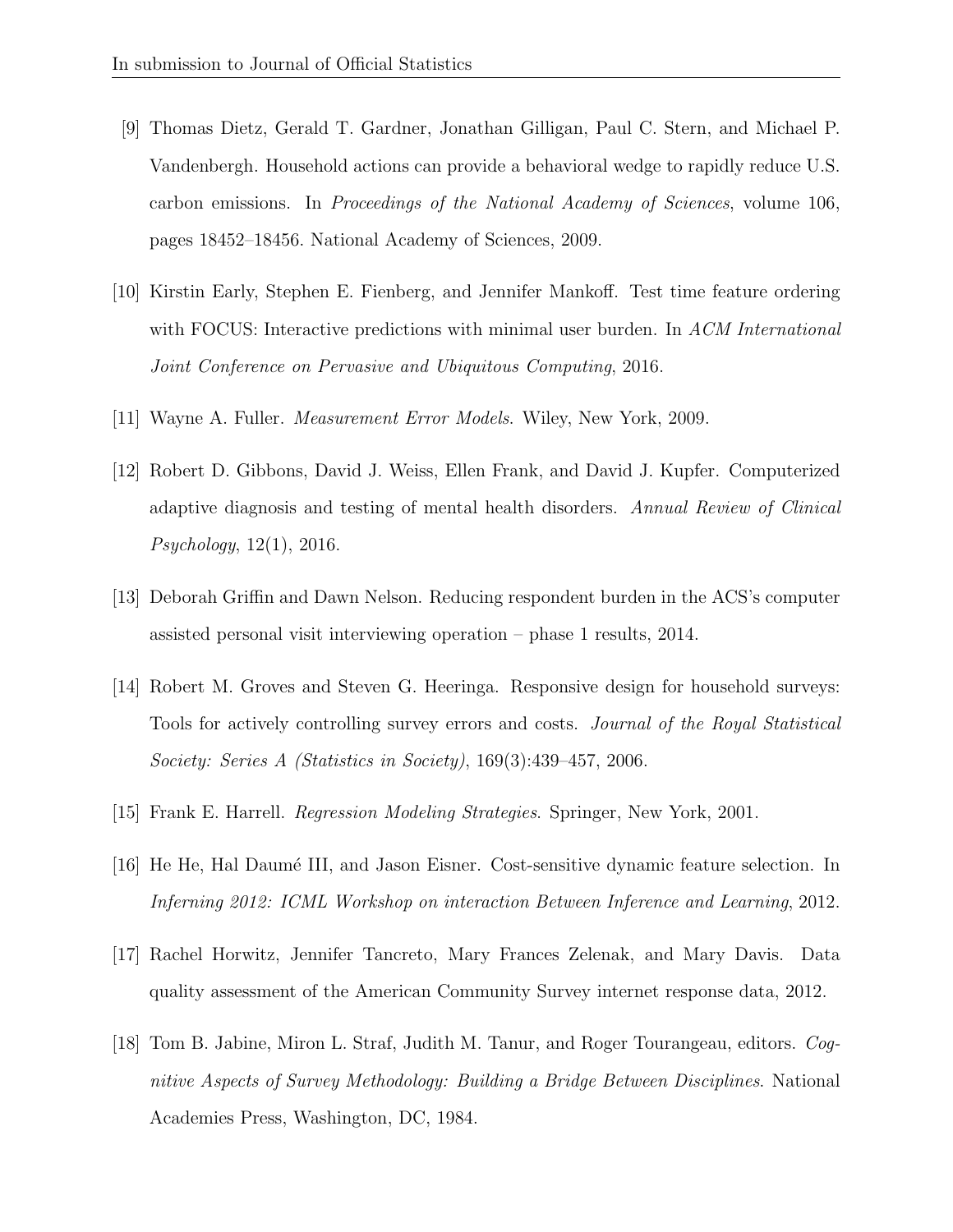- <span id="page-32-7"></span>[19] Adam Kapelner and Dana Chandler. Preventing satisficing in online surveys. In Proceedings of CrowdConf, 2010.
- <span id="page-32-5"></span>[20] Sergey Karayev, Tobias Baumgartner, Mario Fritz, and Trevor Darrell. Timely object recognition. In Advances in Neural Information Processing Systems, pages 890–898, 2012.
- <span id="page-32-2"></span>[21] Amy M. Kilbourne, Daniel Almirall, Daniel Eisenberg, Jeanette Waxmonsky, David E. Goodrich, John C. Fortney, JoAnn E. Kirchner, Leif I. Solberg, Deborah Main, Mark S. Bauer, et al. Protocol: Adaptive implementation of effective programs trial (ADEPT): Cluster randomized SMART trial comparing a standard versus enhanced implementation strategy to improve outcomes of a mood disorders program. Implementation Science, 9(132):1–14, 2014.
- <span id="page-32-1"></span>[22] Philip W. Lavori, Ree Dawson, and A. John Rush. Flexible treatment strategies in chronic disease: Clinical and research implications. Biological Psychiatry, 48(6):605– 614, 2000.
- <span id="page-32-3"></span>[23] Frederic M. Lord. Applications of Item Response Theory to Practical Testing Problems. Lawrence Erlbaum Associates, Hillsdale, NJ, 1980.
- <span id="page-32-4"></span>[24] Jacob M. Montgomery and Josh Cutler. Computerized adaptive testing for public opinion surveys. Political Analysis, 21(2):172–192, 2013.
- <span id="page-32-0"></span>[25] Susan A. Murphy. An experimental design for the development of adaptive treatment strategies. Statistics in Medicine, 24:1455–1481, 2005.
- <span id="page-32-6"></span>[26] National Center for Health Statistics. Survey description: National Health Interview Survey, 2014.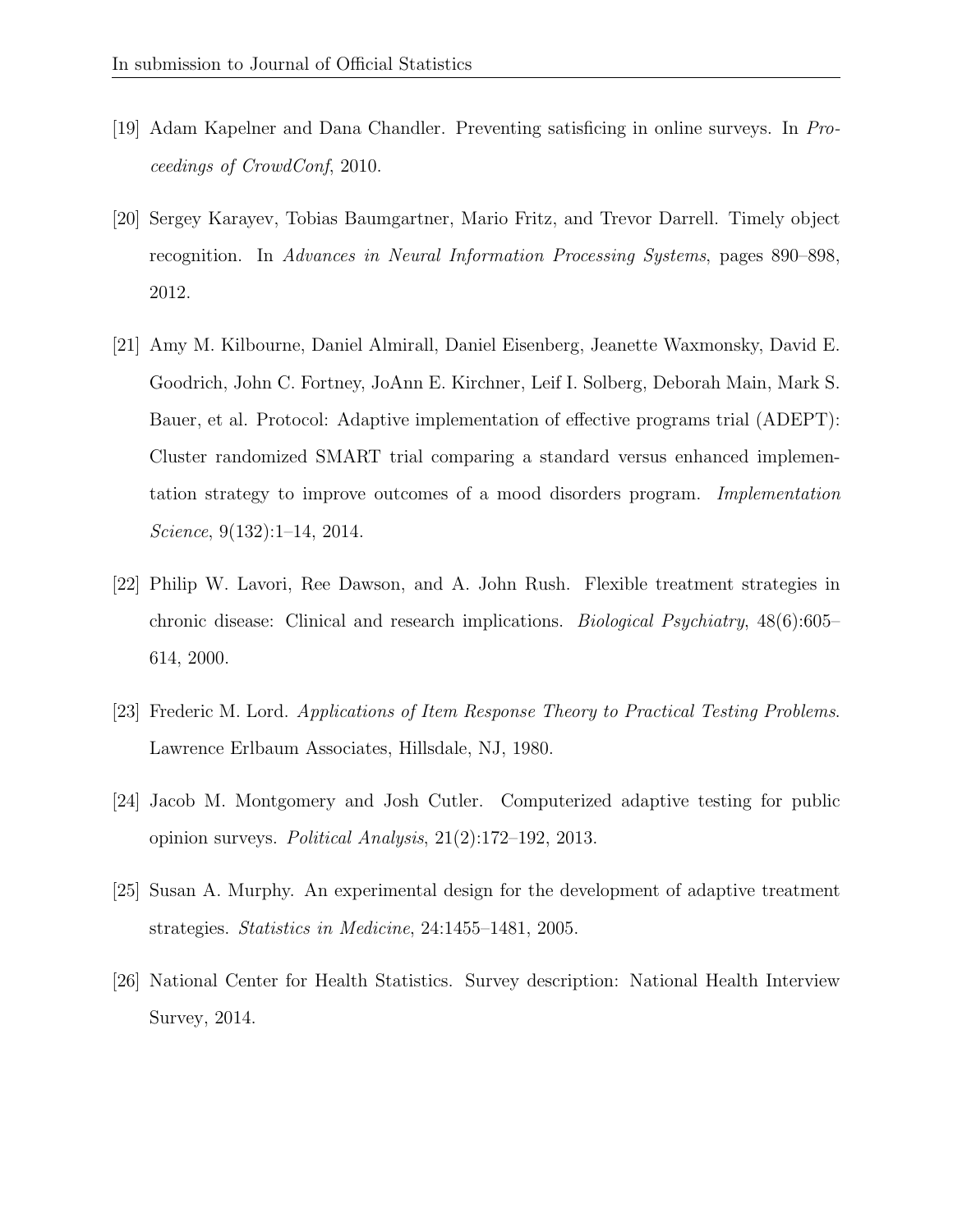- <span id="page-33-3"></span>[27] Divya Pandey, Madhoolika Agrawal, and Jai Shanker Pandey. Carbon footprint: Current methods of estimation. Environmental Monitoring and Assessment, 178(1-4):135– 160, 2011.
- <span id="page-33-2"></span>[28] James E Pitkow and Margaret M Recker. Using the web as a survey tool: Results from the second WWW user survey. *Computer Networks and ISDN Systems*, 27(6):809–822, 1995.
- <span id="page-33-0"></span>[29] Stephen R. Porter. Raising response rates: What works? New Directions for Institutional Research, 2004(121):5–21, 2004.
- <span id="page-33-6"></span>[30] A. John Rush, Maurizio Fava, Stephen R. Wisniewski, Philip W. Lavori, Madhukar H. Trivedi, Harold A. Sackeim, Michael E. Thase, Andrew A. Nierenberg, Frederic M. Quitkin, T Michael. Kashner, et al. Sequenced treatment alternatives to relieve depression (STAR<sup>\*</sup> D): Rationale and design. *Contemporary Clinical Trials*,  $25(1)$ :119–142, 2004.
- <span id="page-33-5"></span>[31] Barry Schouten, Melania Calinescu, and Annemieke Luiten. Optimizing quality of response through adaptive survey designs. Survey Methodology, 39(1):29–58, 2013.
- <span id="page-33-1"></span>[32] Tse-Hua Shih and Xitao Fan. Comparing response rates from web and mail surveys: A meta-analysis. Field Methods, 20(3):249–271, 2008.
- <span id="page-33-7"></span>[33] T. Scott Stroup, Joseph P. McEvoy, Marvin S. Swartz, Matthew J. Byerly, Ira D. Glick, Jose M. Canive, Mark F. McGee, George M. Simpson, Michael C. Stevens, and Jeffrey A. Lieberman. The National Institute of Mental Health clinical antipsychotic trials of intervention effectiveness (CATIE) project: schizophrenia trial design and protocol development. Schizophrenia Bulletin, 29(1):15, 2003.
- <span id="page-33-4"></span>[34] Lucy Suchman and Brigitte Jordan. Interactional troubles in face-to-face survey interviews (with discussion). Journal of the American Statistical Association, 85(409):232– 253, 1990.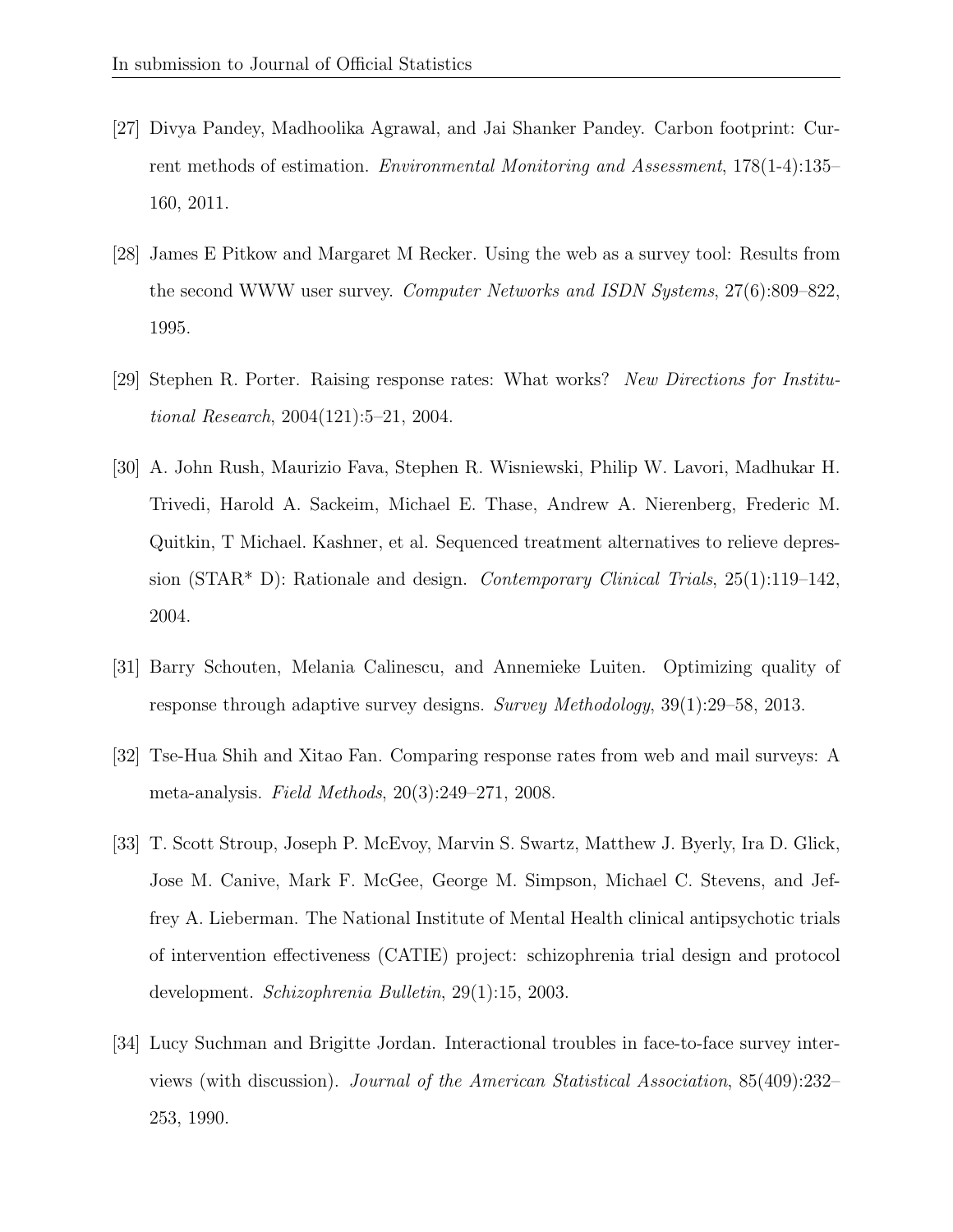- <span id="page-34-0"></span>[35] Seymour Sudman, Norman M. Bradburn, and Norbert Schwarz. Thinking About Answers: The Application of Cognitive Processes to Survey Methodology. Jossey-Bass, San Francisco, 1996.
- <span id="page-34-1"></span>[36] Judith M. Tanur. Questions about Questions: Inquiries Into the Cognitive Bases of Surveys. Russell Sage Foundation, New York, 1992.
- <span id="page-34-6"></span>[37] Roger Tourangeau. Cognitive sciences and survey methods. In Tom B. Jabine, Miron L. Straf, Judith M. Tanur, and Roger Tourangeau, editors, Cognitive Aspects of Survey Methodology: Building a Bridge Between Disciplines, pages 73–100. National Academies Press, Washington, DC, 1984.
- <span id="page-34-5"></span>[38] Joel A Tropp. Greed is good: Algorithmic results for sparse approximation. IEEE Transactions on Information Theory, 50(10):2231–2242, 2004.
- <span id="page-34-9"></span><span id="page-34-4"></span>[39] U.S. Bureau of the Census. Design and methodology: Current Population Survey, 2006.
- <span id="page-34-8"></span>[40] U.S. Bureau of the Census. American Housing Survey for the United States, 2013.
- [41] U.S. Bureau of the Census. American Community Survey: Design and methodology, 2014.
- <span id="page-34-10"></span><span id="page-34-7"></span>[42] U.S. Bureau of the Census. Survey of Income and Program Participation, 2014.
- <span id="page-34-2"></span>[43] U.S. Bureau of the Census. American Community Survey, 2016.
- [44] U.S. Energy Information Administration. Residential Energy Consumption Survey 2009. <www.eia.gov/consumption/residential/data/2009/>, 2009.
- <span id="page-34-3"></span>[45] Lu Wang, Andrea Rotnitzky, Xihong Lin, Randall E. Millikan, and Peter F. Thall. Evaluation of viable dynamic treatment regimes in a sequentially randomized trial of advanced prostate cancer. Journal of the American Statistical Association, 107(498):493– 508, 2012.